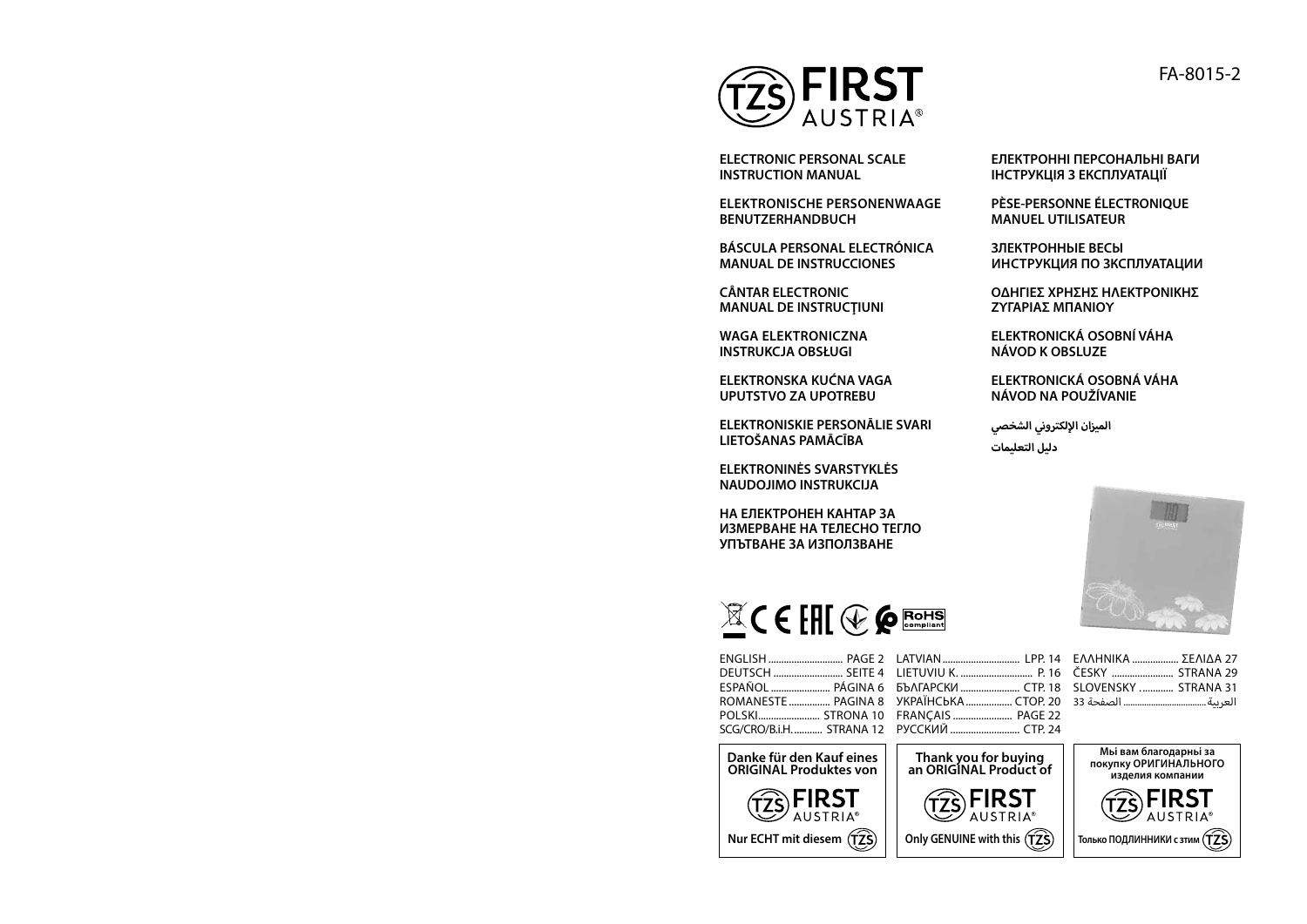#### **INSTRUCTION MANUAL ELECTRONIC PERSONAL SCALE**

Your new personal scale has been designed to accurately indicate your weight gain or loss over a period of time and should give many years of service under normal use.

#### **SPECIFICATIONS**

- high precision "Strain-Gauge" sensor
- FA-8015-2: 6 mm safe tempered glass platform
- Capacity: FA-8015-2: 150 kg
- Division: 100 g

**ENGLISH**

**ENGLISH** 

- Tap to start
- Automatic zero resetting
- Automatic switch off
- Over load indicator
- Low battery indicator

#### **POWER SUPPLY**

1 pcs of lithium battery included (CR2032).

Please remove the insulation sheet from the battery contacts before use. Please take note to plolarity. Replace the batteries when the scale shows ...LO".

#### **OPERATION**

- 1. Place the scale on a hard, flat surface (avoid carpet or soft surface).
- 2. Gently step on the scale, then the scale will be automatically turned on. Stand evently on the scale without moving and wait until your weight shown on the display is stable and locked.



#### **AUTOMATIC SWITCH OFF**

When you step off the scale. it will automatically switch off.

Auto shut-off occurs if display shows "0.0" or shows the same weight reading for approximate 8 seconds.



#### **OVERLOAD INDICATOR**

When the scale is overloaded (over 150 kg) the following will appear on the screen:

#### Lo **LOW BATTERY INDICATOR**

When the batteries need replacing, the following will appear on the screen:

## **RE-TEST**

Display "C" when you step off the scale, means this weight reading with error. Please re-test.

#### **INSTRUCTION OF LITHIUM BATTERY REPLACEMENT**

Please open battery cover, then take the battery carefully out of the battery compartment, do not bend the electrode back while you do this or they might be broken. Dispose of the old battery at the appropriate rubbish collection. (Please select 1 or 2 according to the way of the battery installation)

1. (1) To take out the old battery: pull outwards the knob which is on the side or the battery slot gently and take out the battery. (picture A)

(2) To replace a new one: put one edge of the new battery down under the electrode then pres down the other edge inside the slot from the knob side. (picture B, picture C) 1. the knob 2. electrode



2. (1) Use a sharp driver to kick out the battery from the hole at the side of the battery slot. (picture A) (2) Insert the edge of the new battery under the panel opposite to the hole and then press it down. (picture B picture C)



#### **CAUTION: To pull electrode sheet strongly may cause it broken or lose elasticity during the process of battery replacement.**

#### **TO CONVERT WEIGHT UNIT**



If the scale is with both measuring system of Metric (kilograms) and Imperial (pounds, stones), you can convert weight unit as follow:

- Condition 1: if the unit switch is inside battery case,
- A. Open battery case cover on the back of scale.

B. Pull up and down the unit switch to convert scale unit between kg-lb-st.

Condition 2: if the unit switch is on the back of the scale, A. Find unit switch on the back of scale.

B. Pull up and down the unit switch to convert scale unit between kg-lb-st.



Condition 3: if the unit switch is on the back of the scale,

A. Find unit switch on the back of scale. B. Press the unit conversion button when scale is power on, LCD shows current weight unit.

Press the button again to convert weight unit.

#### **ADVICE FOR USE & CARE**

- The glass will be slippery when it is wet. Keep it dry!
- Keep standing still during the course of weighing.
- This product can only used by static pressure. Avoid breaking the glass by striking, shocking or dropping.
- Clean your scale with a damp cloth but avoid water getting inside the scale. Do not use chemical cleaning agents. The sticking part of the glass to the metal should not be soaked by water.
- Keep your scale in a cool place with dry air instead of humid or hot places.
- Keep your scale in horizontal position instead of standing on side.
- This scale can only be used for weighing human body. Do not use it for commercial purpose.
- Treat your scale with care it is a precision instrument. Do not drop it or jump on it.
- If failed to turn on the unit, check whether battery had been installed, or battery power too low. lnsert or replace new batteries.
- If there are some error on the display or can not turn off for a long tirne, please take off the battery for about 3 seconds, then encase it again to remove the soft-fault. If your can't resolve the problem, please contact your dealer for consultation.
- Do not use it for commercial purpose.

#### **Environment friendly disposal**

You can help protect the environment! Please remember to respect the local regulations: hand in the nonworking electrical equipments to an appropriate waste disposal center.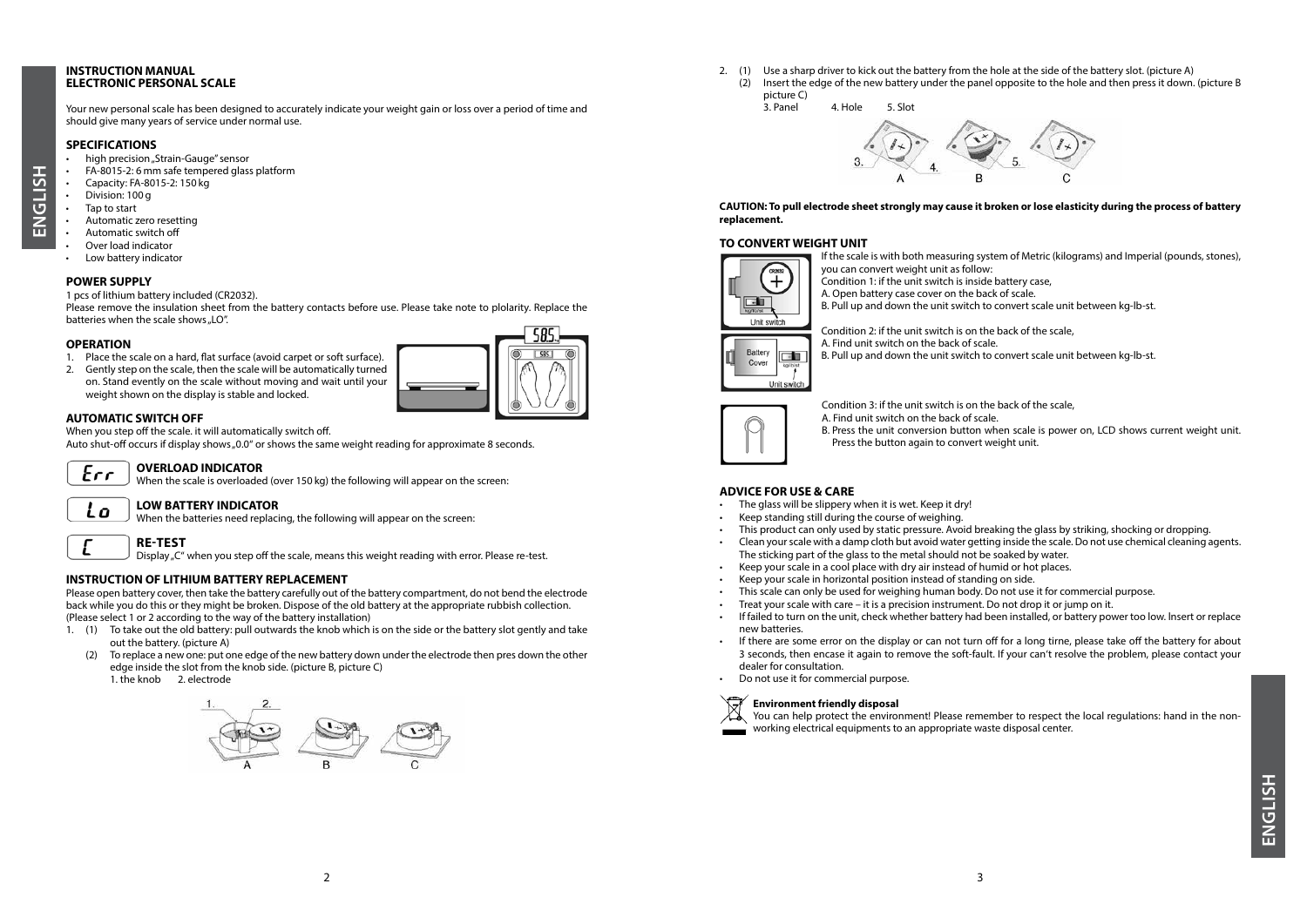#### **BEDIENUNGSANLEITUNG ELEKTRONISCHE PERSONENWAAGE**

Ihre neue Personenwaage ist so gebaut, dass Sie Ihr Gewicht über einen längeren Zeitraum, bei normaler Verwendung, verlässlich kontrollieren können.

#### **SPEZIFIKATIONEN**

- hochpreziöser Sensor
- FA-8015-2: 6 mm dicke Glasfläche
- Kapazität: FA-8015-2: 150 kg
- Messschritte: 100 g
- Fußschalter

**DEUTSCH**

٦.<br>ن জ ËDË ◠

- Automatische Nullpunkteinstellung
- Automatische Abschaltung
- Überlastanzeige
- Batterieanzeige

#### **SPANNUNGSVERSORGUNG**

1Stk. Lithium Batterien (CR2032) sind inkludiert.

Bitte entfernen Sie den Isolationsstreifen von den Batteriekontakten bevor Sie die Waage in Gebrauch nehmen. Bitte auf die Polarität achten. Tauschen Sie die Batterien wenn die Anzeige "LO" erscheint.

#### **VERWENDUNG**

- 1. Stellen Sie die Waage auf einen harte, gerade Fläche (vermeiden Sie Teppiche oder weiche Unterlagen!).
- 2. Treten Sie vorsichtig auf die Waage, sie schaltet sich automatisch ein. Stehen Sie ruhig und warten einen Moment, bis Ihr Gewicht im Display ruhig angezeigt wird.

## **AUTOMATISCHE ABSCHALTUNG**

Wenn Sie von der Waage steigen, so schaltet sich diese automatisch ab.

Die automatische Abschaltung erfolgt, wenn im Display "0,0" oder das gleiche Gewicht für mehr als 8 Sekunden angezeigt wird.

## $Err$

Lo

**ÜBERLASTANZEIGE** Ist die Waage überlastet (über 150 kg) so erscheint die Anzeige "Err" am Display.

#### **BATTERIEANZEIGE**

Wenn die Batterien gewechselt werden müssen, so erscheint die Anzeige "LO" am Display.

## **ERNEUTES WIEGEN**

Die Anzeige von "C" im Display bedeutet, dass das Gewicht fehlerhaft ermittelt wurde. Treten Sie erneut auf die Waage.

#### **AUSTAUSCHEN DER LITHIUM-BATTERIE**

Das Batteriefach öffnen und die Batterie vorsichtig herausnehmen. Die Elektrode darf dabei nicht zurück gebogen werden, sonst könnte sie beschädigt werden. Die leere Batterie gemäß den lokalen Vorschriften entsorgen. (Wählen Sie je nach Art der Batterievorrichtung Punkt 1 oder 2).

- 1. (1) Herausnehmen der leeren Batterie: vorsichtig nach außen in Richtung des Knopfs an der Außenseite oder auf dem Batterieschlitz ziehen und die leere Batterie herausnehmen (Abb. A).
	- (2) Einlegen der neuen Batterie: eine Seite der neuen Batterie unter die Elektrode legen und die andere Seite von der Knopfseite in die Öffnung drücken. (Abb. B, Abb. C).

1. der Knopf



- 2. (1) Die Batterie mit Hilfe eines spitzen Schraubenziehers über das Loch auf der Seite der Batterieöffnung herausdrücken (Abb. A).
	- (2) Den Rand der neuen Batterie unter die Schalttafel gegenüber des Lochs einlegen und nach unten drücken (Abb. B, Abb. C).



#### **VORSICHT: Ein festes Ziehen am Elektrodenblech beim Austauschen der Batterien kann das Elektrodenblech beschädigen oder es kann an Elastizität verlieren.**

#### **GEWICHTSEINHEIT WECHSELN**

Wenn die Waage sowohl, kg" und "Pfund, Stones" messen kann, können Sie die Gewichtseinheit wie folgt wählen:

2. Bauform: Wenn sich der Umschalter für die Gewichtseinheit auf der Rückseite der Waage

- 1. Bauform: Wenn sich der Umschalter für die Gewichtseinheit im Batteriefach befindet: A. Öffnen Sie das Batteriefach auf der Rückseite der Waage.
- B. Stellen Sie den Schiebeschalter in die gewünschte Position: kg/lb/st (kg, Pound, Stone).

A. Suchen Sie den Umschalter für die Gewichtseinheit auf der Rückseite der Waage. B. Stellen Sie den Schiebeschalter in die gewünschte Position: kg/lb/st (kg, Pound, Stone)



 $+$ ना

befindet:

#### Umschalter



3. Bauform: Wenn sich die Umschalttaste für die Gewichtseinheit auf der Rückseite der Waage befindet:

- A. Suchen Sie die Umschalttaste für die Gewichtseinheit auf der Rückseite der Waage.
- B. Drücken Sie bei eingeschalteter Waage die Umschalttaste für die Einheiten. Das Display zeigt die aktuell eingestellte Gewichtseinheit an. Drücken Sie zum Umschalten der Gewichtseinheit erneut die Taste

#### **GEBRAUCHS- UND SICHERHEITSHINWEISE**

- Das Glas ist rutschig wenn es nass ist. Glas unbedingt trocken halten.
- Stehen Sie wähernd des Wiegens ruhig auf der Waage.
- Das Produkt kann nur bei statischem Druck verwendet werden. Vermeiden Sie, das Glas durch Schläge oder durch fallen lassen zu zerbrechen.
- Reinigen Sie Ihre Waage mit einem feuchten Tuch, aber achten Sie darauf, dass kein Wasser ins Innere der Waage gelangt. Verwenden Sie keine chemischen Reiniger. Die Verbindungen zwischen Glas und dem Metall sollten nicht mit Wasser in Berührung kommen.
- Stellen Sie Ihre Waage an einem kühlen, trockenen Platz (Feuchtigkeit und heiße Plätze meiden).
- Bewahren Sie das Gerät nicht in vertikaler, sondern in horizontaler Position auf.
- Diese Waage ist nur für Personen gebaut. Verwenden Sie sie nicht für andere Dinge.
- Behandeln Sie Ihre Waage sorgfältig, da es ein Präzisionsinstrument ist. Nicht fallen lassen oder darauf springen!
- Wenn das Gerät nicht einschaltet überprüfen, ob die Batterien eingelegt wurden oder ob die Batterien zu schwach sind. Die Batterien ggf. austauschen.
- Wenn das Display Fehler aufweist oder lange nicht ausschaltet, die Batterien ca. 3 Sekunden lang herausnehmen, dann wieder einlegen. Wenn das Problem weiterhin besteht, eine Verkaufsstelle kontaktieren.
- Nicht für gewerblichen Einsatz verwenden.



Helfen Sie mit beim Umweltschutz! Entsorgen Sie Elektroaltgeräte nicht mit dem Hausmüll. Geben Sie dieses Gerät an einer Sammelstelle für Elektroaltgeräte ab.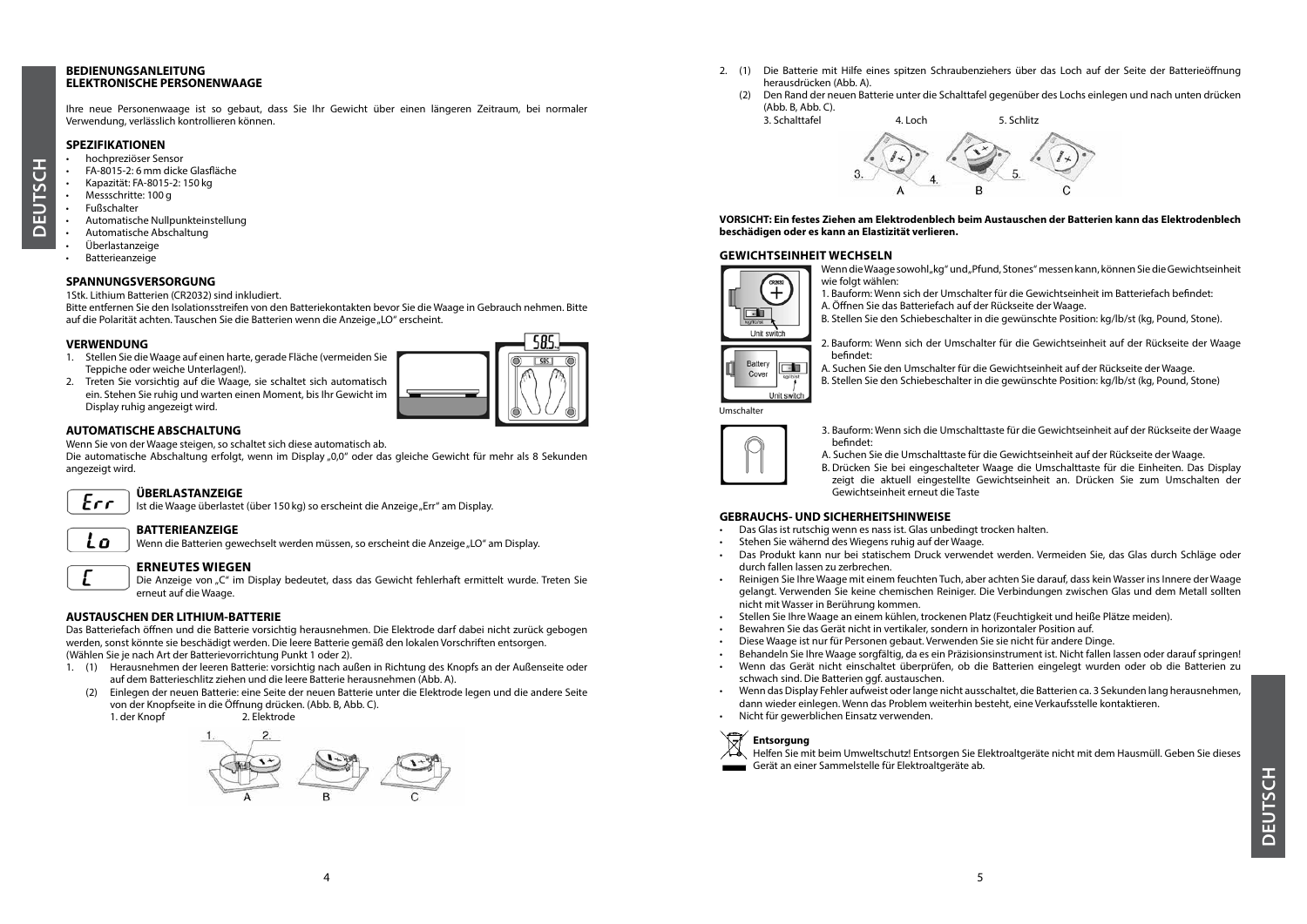#### **MANUAL DE INSTRUCCIONES BÁSCULA PERSONAL ELECTRÓNICA**

La nueva báscula personal ha sido diseñada para indicar de forma precisa su ganancia o pérdida de peso durante un periodo de tiempo y debe ofrecerle muchos años de servicio bajo un uso normal.

#### **ESPECIFICACIONES**

- Sensor "indicador de presión" de gran precisión
- FA-8015-2: plataforma de cristal templado seguro de 6 mm
- Capacidad: FA-8015-2: 150 kg
- División: 100 g

**ESPAÑOL**

- Golpe para empezar
- Reinicio a cero automático • Desconexión automática
- Indicador de sobrecarga
- Indicador de batería baja

#### **ALIMENTACIÓN**

1 pila pcs de litio incluida (CR2032).

Rogamos retire la capa aislante de los contactos de la pila antes de utilizarla. Rogamos tenga en cuenta la polaridad. Sustituya las pilas cuando la báscula muestre "LO".

## **FUNCIONAMIENTO**<br>Paso 1. Cologue la

- Coloque la báscula sobre una superficie plana y dura (evite las alfombras o superficies suaves).
- Paso 2. Súbase suavemente a la báscula; entonces la báscula se encenderá de forma automática. Manténgase de pié de forma uniforme y espere a que el peso que se muestra en la pantalla sea estable y quede fijo.



#### **APAGADO AUTOMÁTICO**

Cuando se baje de la báscula, se apagará de forma automática.

**VOLVER A PROBAR**

El apagado automático se produce si la pantalla muestra "0.0" o muestra la misma lectura de peso durante aproximadamente 8 segundos.

#### **INDICADOR DE SOBRECARGA**  $Err$

Cuando la báscula esté sobrecargada (más de 150 kg) aparecerá en pantalla lo siguiente:

## Lο

**INDICADOR DE BATERÍA BAJA** Cuando sea necesario sustituir las pilas, aparecerá lo siguiente en pantalla:

Si aparece "C" cuando se baje de la báscula, esto indica que la lectura del peso presenta un error. Por favor, vuelva a probar.

#### **INSTRUCCIONES PARA LA SUSTITUCIÓN DE LA PILA DE LITIO**

Por favor, abra la cubierta de las pilas; posteriormente saque con cuidado la pila del compartimento de las pilas. No doble el electrodo hacia atrás mientras hace esto ya que podrían romperse. Deshágase de la pila vieja en el punto de recogida de residuos adecuado.

(Por favor, seleccione 1 o 2 según la forma de instalación de la pila)

- 1. (1) Para extraer la pila Antigua, tire hacia fuera del botón que está en un lateral de la pila o de la ranura de la pila suavemente y extraiga la pila. (imagen A)
	- (2) Para sustituirla por una nueva: coloque un borde de la nueva pila bajo el electrodo y posteriormente presione el otro borde dentro de la ranura del lado del botón. (imagen B, imagen C) 1. el botón 2. electrodo



- 2. (1) Use un destornillador afilado para extraer la pila del agujero situado en un lateral de la ranura de la pila. (imagen A)
	- (2) Inserte el borde de la pila nueva bajo el panel frente al agujero y presiónelo. (imagen B imagen C) 3. Panel 4. Agujero 5. Ranura



**PRECAUCIÓN: Tirar de la lamina del electrodo con fuerza puede provocar que se rompa o pierda elasticidad durante el proceso de sustitución de la pila.**

#### **PARA CONVERTIR UNIDADES DE PESO**



Si la báscula presenta ambos sistemas de medición métrico (kilogramos) e imperial (libras, stones), puede convertir la unidad de peso de la forma siguiente:

Condición 1: si el interruptor de la unidad está en el interior de la carcasa de las pilas:

A. Abra la cubierta de la carcasa de las pilas situada en la parte posterior de la báscula. B. Tire arriba y abajo del interruptor de la unidad para convertir la unidad de peso entre kg-

lb-st.



Condición 2: si el interruptor de la unidad está en la parte posterior de la báscula: A. Encuentre el interruptor de la unidad situado en la parte posterior de la báscula. B. Tire arriba y abajo del interruptor de la unidad para convertir la unidad de peso entre kglb-st.



el selector

Condición 3: si el interruptor de unidades se encuentra en la parte posterior de la báscula, A. Encuentre el interruptor de unidades en la parte posterior de la báscula. B. Pulse el botón de conversión de unidades cuando la báscula esté encendida; la pantalla LCD muestra la unidad de peso actual. Vuelva a pulsar el botón para convertir la unidad de peso.

#### **CONSEJOS PARA SU USO Y CUIDADOS**

- El cristal estará resbaladizo cuando esté mojado. ¡Manténgalo seco!
- Manténgase de pié mientras se pesa.
- Este producto solo puede usarse empleando presión estática. Evite romper el cristal golpeándolo, chocándolo o dejándolo caer.
- Limpie la báscula con un paño húmedo pero evite que el agua entre en el interior de la báscula. No use agentes de limpieza químicos. La parte que pega el cristal al metal no debe empaparse de agua.
- Mantenga la báscula en un lugar fresco con aire seco en lugar de lugares húmedos y calurosos.
- Mantenga la báscula en posición horizontal en lugar de dejarla de lado.
- Esta báscula solo puede usarse para pesar el cuerpo humano. No la utilice con fines comerciales.
- Trate la báscula con cuidado es un instrumento de precisión. No deje que se caiga ni salte sobre ella.
- En caso de que no se encienda la unidad, compruebe si se ha instalado una pila o si la pila está demasiado baja. Inserte o sustituya una nueva pila.
- Si presenta algún error en pantalla o no se puede apagar durante un periodo prolongado de tiempo, rogamos extraiga la pila durante aproximadamente 3 segundos; después, vuelva a colocarla para eliminar el error. Si no puede resolver el problema, rogamos se ponga en contacto con el distribuidor para consultárselo.
- No la use con fines comerciales.

#### **Eliminación cumpliendo con el medio ambiente**

¡Puede ayudar a proteger el medio ambiente!

Por favor, recuerde respetar la normativa local: entregue los equipos eléctricos que no funcionen en un centro de reciclaje adecuado.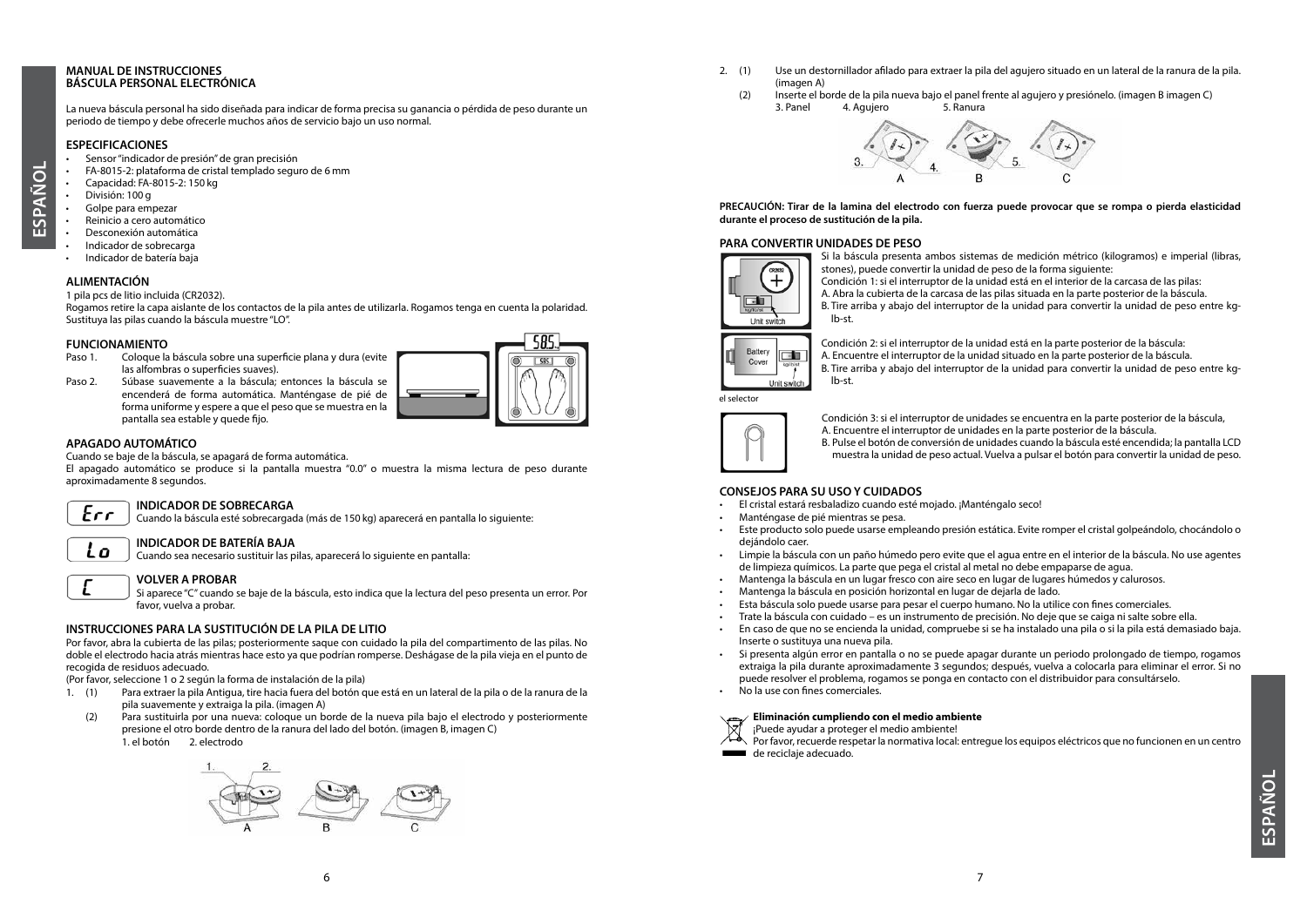#### **MANUAL DE INSTRUCŢIUNI CÂNTAR ELECTRONIC**

Noul cântar electronic a fost creat pentru a indica cu acuratete dacă ati pierdut sau ati luat în greutate după o anumită perioadă de timp și este garantat să funcționeze bine mulți ani dacă este utilizat corect.

#### **SPECIFICATII**

**ROMANESTE**

œ

**OMANESTE** 

- Senzor special de pornire
- FA-8015-2: Platformă de sticlă de 6 mm
- Capacitate: FA-8015-2: 150 kg
- Modele: 100 g
- Pornire la atingere
- Stingere automată
- Indicator pentru supraîncărcare • Indicator pentru baterie slabă
- **SURSA DE ENERGIE**

#### 1 baterie cu litiu inclusă (CR2032).

Desfaceti folia izolatoare de pe bornele bateriei înainte de a o folosi. Înlocuiti bateria când pe cântar apare "LO".

#### **OPERARE**

- 1. Asezați cântarul pe o suprafață tare și plată (evitați covorul).
- 2. Păsiți pe cântar fără a brusca, iar cântarul se va autoactiva. Stați simetric pe cântar fără a vă mișca și așteptați ca greutatea afișată să fie stabilă și fixată.



#### **STINGEREA AUTOMATĂ**

Când vă dați jos de pe cântar, acesta se stinge automat.

Dacă nu mai este folosit atât timp cât pe ecran apare 0,0, aparatul se stinge automat după aproximativ 8 secunde.

## $Err$

**INDICATOR PENTRU SUPRAÎNCĂRCARE**

Când cântarul este supraîncărcat (peste 150 kg) pe ecran va apărea următorul mesaj: "Err".

## Lο

**INDICATOR PENTRU BATERIE SLABĂ** Când bateriile trebuie să fie înlocuite, pe ecran va apărea următorul mesaj: "LO".

#### **REVERIFICARE**

Când afișajul indică "C" la coborârea de pe cântar, valoarea respectivă este eronată. Reluați verificarea.

#### **INSTRUCŢIUNI PENTRU ÎNLOCUIREA BATERIILOR CU LITIU**

Deschideți capacul de la baterie și scoateți bateria cu grijă din compartimentul ei, fără să îndoiți electrodul în timp ce faceţi acest lucru pentru că s-ar putea rupe. Aruncaţi bateria veche la gunoi.

(Alegeti 1 sau 2 în functie de cum este compartimentul bateriei de la aparatul dumneavoastră.)

- 1. (1) Pentru a scoate bateria veche: trageti înspre exterior de nodul care este pe o parte a compartimentului bateriei și scoateți bateria (imaginea A).
	- (2) Pentru a pune bateria nouă: puneţi o parte a bateriei sub electrod şi apăsaţi pe cealaltă parte pentru a introduce bateria în compartimentul ei (imaginea B, imaginea C).
		- 1. nod 2. electrod



- 2. (1) Folosiți o unealtă ascuțită pentru a scoate bateria din compartimentul ei (imaginea A).
- (2) Puneți o parte a bateriei celei noi sub panelul opus găurii și apăsați pe ea (imaginea B, imaginea C).

#### ( 3. panel 4. gaură 5. compartiment



**ATENŢIE: Dacă trageţi tare de electrod în timpul procesului de schimbare a bateriei, acesta se poate rupe sau îşi poate pierde elasticitatea.**

#### **PENTRU A CONVERTI UNITĂŢI DE MĂSURĂ**



În cazul în care cântarul are atât sistem de măsurare metric (kilograme) şi sistem imperial (livre, stone) puteți converți unitatea de cântărire după cum urmează: Condiția 1: dacă comutatorul de unități este în interiorul locașului pentru baterii, A. Deschideti capacul locașului de baterii de pe spatele cântarului.

B. Comutați în sus și în jos pentru a converti unitatea de măsură între kg-lb-st.



Condiţia 2: dacă comutatorul de unităţi este pe spatele cântarului, A. Găsiți comutatorul de unități de pe spatele cântarului. B. Comutați în sus și în jos pentru a converti unitățile de cântărit între kg-lb-st.



Condiția 3: în cazul în care comutatorul unității este pe spatele cântarului,

A. Găsiți comutatorul unității de pe spatele cântarului.

B. Apăsați butonul de conversie a unității când cântarul este pornit, pe LCD este afișată unitatea de greutate curentă. Apăsați butonul din nou pentru a transforma unitatea de greutate.

#### **SFATURI PENTRU FOLOSIRE ŞI ÎNGRIJIRE**

- Sticla este alunecoasă dacă este udă. Mențineți-o uscată!
- Acest produs nu poate fi folosit decât prin presiune statică. Evitați spargerea sticlei prin lovire sau scăpând obiecte tari pe ea.
- Curătați cântarul cu o bucată umedă de material, dar nu lăsați să intre apă în aparat. Nu folosiți agenți chimici de curătare. Partea care lipește șticla de metal nu trebuie udată.
- Păstrați cântarul la loc răcoros cu aer uscat, nu în locuri umede sau calde.
- Păstrați cântarul în poziție orizontală și nu verticală.
- Acest cântar poate fi folosit numai pentru cântărirea persoanelor. Nu îl folosiţi în scopuri comerciale.
- Aveti grijă de cântar. Este un instrument de precizie. Nu îl scăpați și nu săriți pe el.
- Dacă nu reușiți să îl porniți, verificați dacă are baterie în el sau dacă nu cumva aceasta este prea slabă și înlocuiți-o cu o baterie nouă.
- Dacă pe ecran apar erori sau nu se închide mai mult timp, scoateţi bateria timp de 3 secunde, iar apoi introduceţi-o din nou. Dacă nu ați rezolvat astfel problema, contactați reprezentatul de vânzări și întreținere autorizat.
- Nu folositi cântarul în scop comercial.

#### **Eliminare ecologică**

- Puteți ajuta la protejarea mediului!
- Respectaţi reglementările locale: predaţi echipamentele electronice scoase din uz la un centru specializat de eliminare a deşeurilor. **Contract Contract**

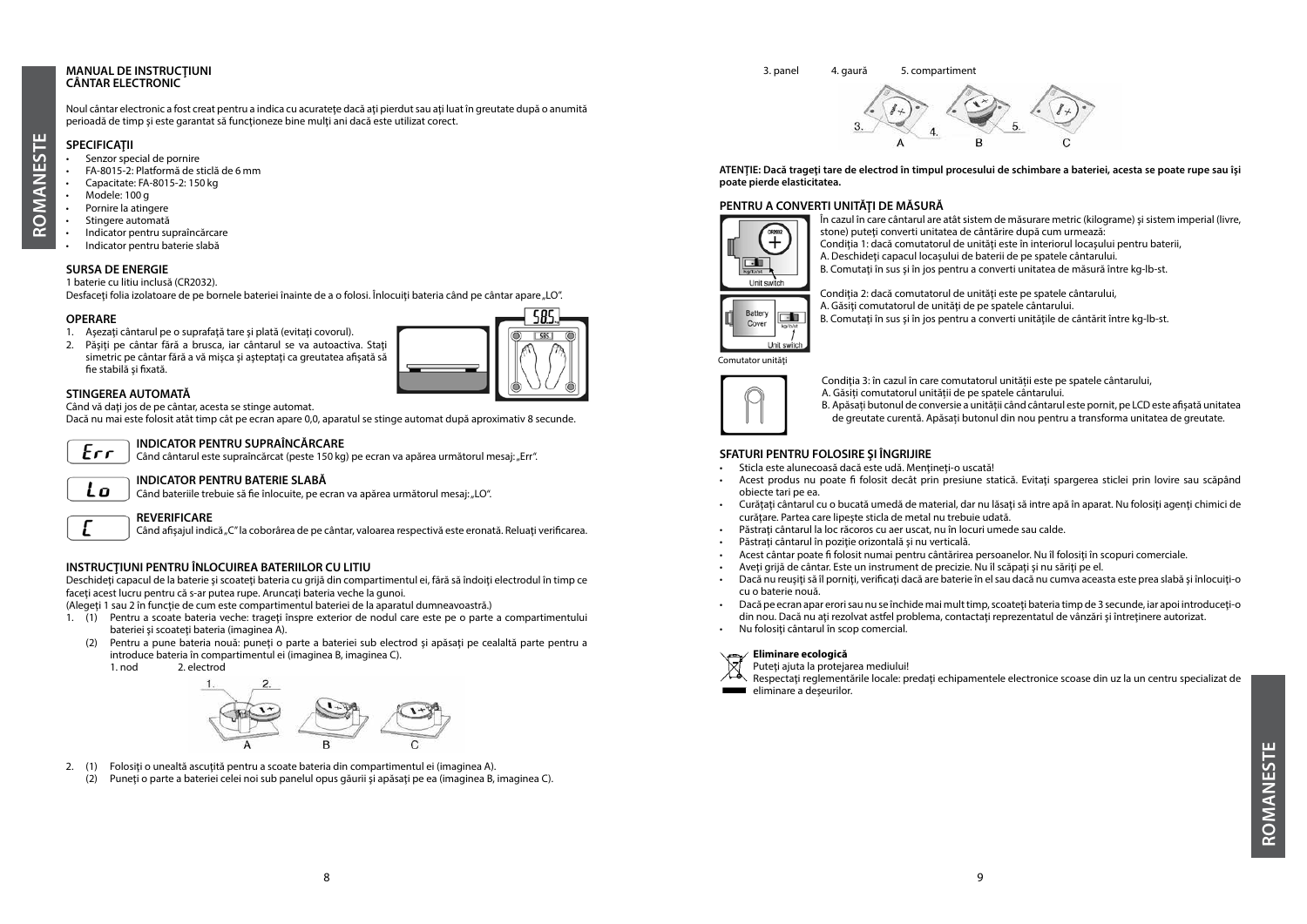#### **INSTRUKCJA OBSŁUGI WAGA ELEKTRONICZNA**

#### Pozwala na długotrwałe kontrolowanie Państwa ciężaru.

#### **SPECYFIKACJA**

- precyzyjny czujnik
- FA-8015-2: powierzchnia szklana o grubości 6 mm
- do FA-8015-2: 150 kg
- skoki pomiaru: 100 g • włączanie nogą
- automatyczne ustawianie punktu zerowego
- automatyczne wyłączanie
- wskaźnik przeciążenia
- wskaźnik baterii

#### **ZASILANIE**

**POLSKI**

#### 1 baterie CR2032 (nie należą do kompletu)

Usunąć izolację z gniazd na baterie przed pierwszym włączeniem urządzenia. (Proszę pamiętać o polaryzacji). Wymieniać baterie gdy wskaźnik wskazuje "LO"

#### **ZASTOSOWANIE**

- 1. Ustawić wagę na prostej, gładkiej, twardej powierzchni (unikaj dywanów i miękkich powierzchni).
- 2. Delikatnie wejdź na wagę, waga automatycznie się włączy. Stań na wadze równo, bez poruszania się i czekaj, aż Twoja waga pokaże się na wyświetlaczu stabilna i bez zmian.

#### **WYŁĄCZANIE AUTOMATYCZNE**

Zejście z wagi powoduje jej natychmiastowe wyłączenie.

Automatyczne wyłączenie nastąpi, jeśli wyświetlacz pokaże "0.0", lub odczyt tej samej wagi trwa przez około 8 sekund.



#### **WSKAZANIE PRZECIĄŻENIA**

Gdy waga jest przeciążona (pow. 150 kg) na wyświetlaczu pojawia się komunikat

#### **WSKAŹNIK BATERII** Lo

Na wyświetlaczu pojawia się komunikat "LO" gdy słaba jest bateria. Należy wówczas wymienić baterie.

#### **TESTOWANIE**

Wskaźnik "C" po stanięciu na wadze oznacza, że odczyt zawiera błąd. Należy przetestować.

#### **WYMIANA BATERII LITOWEJ**

Otworzyć komorę baterii i ostrożnie wyjąć baterię. Należy uważać, aby przy tej czynności nie wygiąć blaszki elektrody, co mogłoby spowodować jej uszkodzenie. Wyczerpaną baterię należy usunąć zgodnie z obowiązującymi przepisami. (W zależności od rodzaju komory wybrać punkt 1 lub 2).

- 1. (1) Wyjmowanie wyczerpanej baterii: ostrożnie odciągnąć zatrzask umieszczony z boku komory baterii i wyjąć baterię (rys. A).
	- (2) Wkładanie nowej baterii: Włożyć jeden koniec baterii pod blaszkę elektrody, drugi wcisnąć do otworu od strony zatrzasku. (rys. B, rys. C).

1. zatrzask 2. blaszka elektrody



2. (1) Za pomocą śrubokręta wypchnąć baterię przez otwór z boku komory baterii (rys. A). (2) Jeden koniec nowej baterii włożyć pod pokrywkę naprzeciwko otworu i docisnąć w dół (rys. B, rys. C).

# 3. pokrywka komory baterii 4. otwór 5. szczelina

**UWAGA: Mocne pociągnięcie blaszki elektrody może prowadzić do uszkodzenia elementu lub utraty sprężystości.**

#### **ZMIANA JEDNOSTEK CIĘŻARU**



Jeśli waga jest w wersji obydwu systemów miar, metrycznego (kilogramy) i angielskiego (funty, kamienie) to można jednostki zmienić następująco:

 $\cap$ 

Przypadek 1: jeśli przełącznik jednostek jest wewnątrz przedziału baterii,





Przypadek 2: jeśli przełącznik jednostek jest z tyłu wagi, A. Znaleźć przełącznik jednostek z tyłu wagi.

B. Pociągnąć w górę i w dół przełącznik jednostek by wybrać jednostkę kg-lb-st.

Przełącznik jednostek



Przypadek 3: jeżeli przełącznik jednostek znajduje się z tyłu wagi: A. Odszukaj przełącznik jednostek, znajdujący się z tyłu wagi. B. Naciśnij przycisk konwersji jednostek, gdy waga jest włączona. Na LCD wyświetlony zostanie aktualny odczyt masy. Ponownie naciśnij przycisk, aby przełączyć jednostkę.

#### **WSKAZÓWKI BEZPIECZEŃSTWA**

- Uważać na szkło gdy jest mokre. Nie poślizgnąć się. Najpierw wytrzeć szkło do sucha.
- Podczas ważenia stój spokojnie.
- Waga służy do ważenia statycznego. Nie wystawiać wagi na uderzenia, nie upuścić urządzenia.
- Urządzenie czyścić zwilżoną miękką ściereczką. Uważać aby wilgoć nie dostała się do środka urządzenia Nie stosować środków chemicznych, środków szorujących. Miejsce złączenia szkła i metalu nie narażać na kontakt z wilgocią.
- Nie ustawiać wagi w pobliżu źródeł ciepła i w miejscach wilgotnych. Waga powinna stać w miejscu suchym i chłodnym
- Przechowywać wagę w pozycji poziomej nie pionowej.
- Waga ta służy tylko do ważenia ludzi. Nie używać jej w innych celach.
- Waga ta jest urządzeniem czułym i precyzyjnym. Nie skakać po urządzeniu. Nie rzucać urządzeniem.
- Jeżeli urządzenie nie włącza się, należy sprawdzić, czy w komorze baterii znajduje się bateria i czy nie jest one zbyt słabe. W razie potrzeby baterie należy wymienić.
- Jeżeli na wyświetlaczu pojawia się błąd, z urządzenia należy na ok. 3 sekundy wyjąć baterię, a następnie ponownie ją umieścić w urządzeniu. W przypadku, gdy problem pojawia się nadal, należy skontaktować się ze sprzedawcą.
- Nie używać do celów handlowych.

#### **Utylizacja przyjazna środowisku**

Możesz wspomóc ochronę środowiska!

Proszę pamiętać o przestrzeganiu lokalnych przepisów: przekaż uszkodzony sprzęt elektryczny do **WELLET odpowiedniego ośrodka utylizacji.**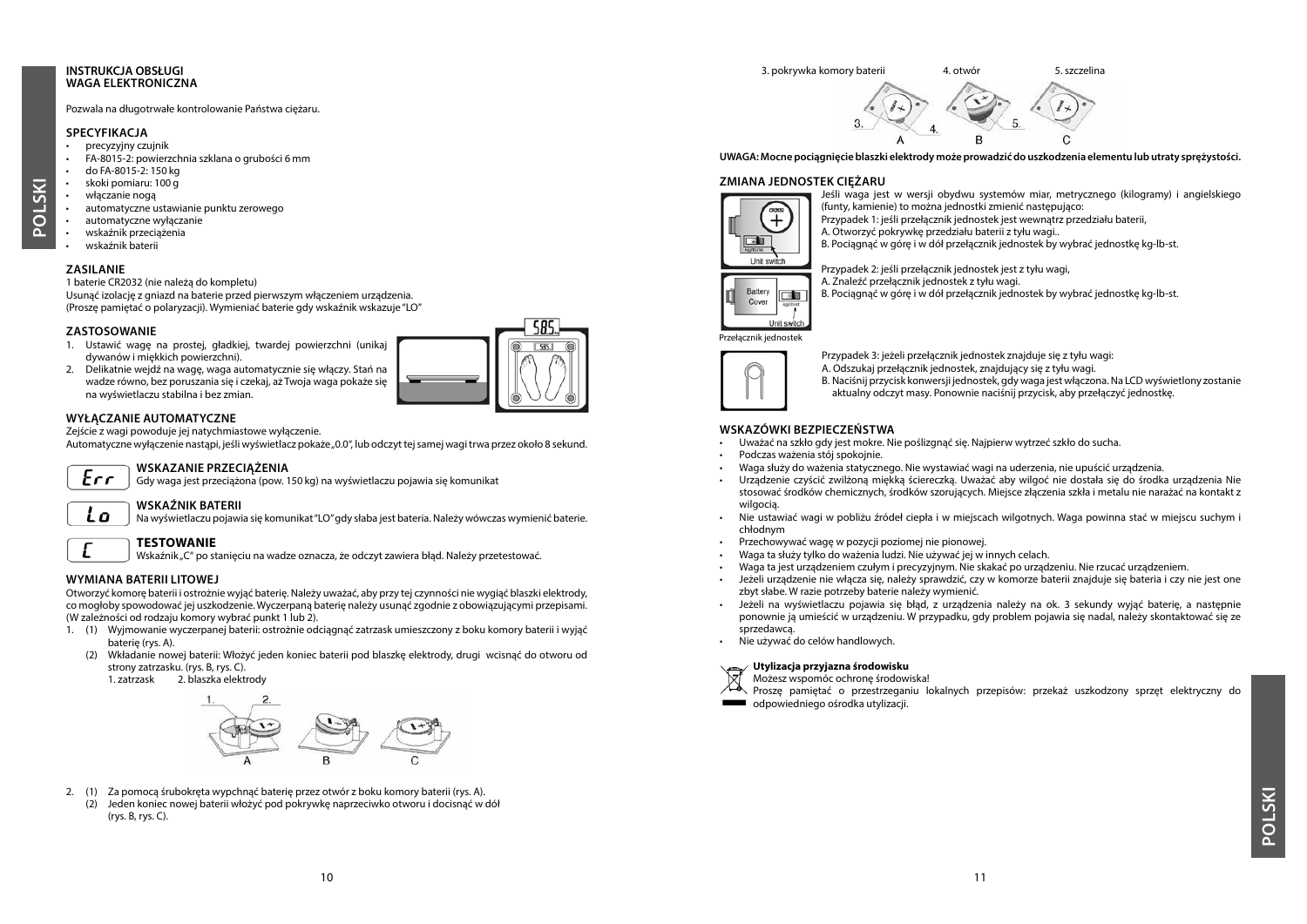#### **UPUTSTVO ZA UPOTREBU ELEKTRONSKA KUĆNA VAGA**

\_<br>უ

 $\overline{u}$ 

#### Vaša nova kućna vaga je osmišljena tako da prilikom normalne upotrebe, možete pouzdano da kontrolišete Vašu telesnu težinu u toku dužeg vremenskog perioda.

#### **TEHNIČKE OSOBINE**

- Izuzetno precizan senzor
- FA-8015-2: 6 mm debela staklena površina
- Kapacitet: FA-8015-2: 150 kg
- Osetljivost na: 100 g
- Nožni prekidač
- Automatsko podešavanje na nulu
- Automatsko isključivanje
- Indikator preopterećenja
- Indikator baterije

#### **NAPAJANJE STRUJOM**

Priložen je 1 litijumska baterija (CR2032).

Molimo Vas da skinete izolacionu traku sa kontakta baterije pre nego što vagu počnete da koristite. Molimo obratite pažnju na polaritet. Zamenite bateriju kada se na indikatoru pojavi "LO" (slaba).

#### **UPOTREBA**

- 1. Postavite vagu na čvrstu, ravnu površinu (izbegavajte tepihe ili meke površine).
- 2. Pažljivo se popnite na vagu i ona će se automatski uključiti. Ravnomerno rasporedite težinu na vagi, bez pomeranja, i sačekajte da se težina prikazana na displeju zaustavi.



#### **AUTOMATSKO ISKLJUČIVANJE**

Kada siđete sa vage ona se automatski isključuje.

Do automatskog isključivanja dolazi ako displej pokazuje «0.0» ili prikazuje isto očitavanje težine oko 8 sekundi.



Lo

#### **INDIKATOR PREOPTEREĆENJA**

Ako je vaga preopterećena (preko 150 kg) na displeju se pojavljuje prikaz "Err" (greška).

#### **INDIKATOR BATERIJE**

Ako je potrebno da zamenite baterije, na displeju se pojavljuje prikaz "LO" (slaba).

### **PONOVNO TESTIRANJE**

Oznaka «C» kada siđete sa vage znači da je u očitavanju težine postojala greška. Molimo ponovo testiraite.

#### **UPOTSTVO ZA ZAMENU LITIJUMSKE BATERIJE**

Otvorite poklopac za baterije, zatim pažljivo izvadite bateriju iz pregrade za baterije, a da pritom ne savijate kontakt unazad jer tako može da se polomi. Staru bateriju odnesite na za to predviđeno mesto za prikupljanje otpada. (Molimo Vas sledite postupak pod tačkom 1 ili 2 u zavisnosti od načina na koji se baterija postavlja)

- 1. (1) Da izvadite staru bateriju: pažljivo povucite ka spolja žabicu koja se nalazi sa strane pregrade za baterije i izvadite bateriju (slika A).
	- (2) Da stavite novu bateriju: stavite jedan kraj nove baterije ispod kontakta a zatim drugi kraj baterije utisnite u pregradu iz pravca žabice (slika B, slika C).
		- 2. kontakt



- 2. (1) Upotrebite tanak šrafciger da izbacite bateriju iz otvora pregrade za baterije (slika A).
	- (2) Ivicu nove baterije stavite ispod vratanca sa suprotne strane otvora a zatim je utisnite ka unutra (slika B slika C)

# 3. vratanca 4. otvor 5. pregrada



#### **UPOZORENJE: Ako dok menjate bateriju jako povučete kontakt on može da se polomi ili da izgubi elastičnost.**

#### **KAKO PROMENITI JEDINICU MERE** Ako je vaga opremljena i metričkim i britanskim (funta kao merna jedinica) jedinicama mere,



Unit switch

Slučaj 1 (ako je prekidač uređaja unutar kučišta baterije) A. Otvorite kućište baterije na zadnjem delu vage. B. Pomerite prekidač da odaberete jedinicu mere.

面

Slučaj 2 (ako je prekidač uređaja na zadnjem delu vage) A. Pronađite prekidač na zadnjem delu vage.



možete promeniti jedinicu mere na sledeći način:



Cover

Slučaj3: ako se prekidač za promenu jedinice nalazi sa zadnje strane vage, A. Nađite prekidač.

B. Pritisnite dugme za promenu jedinice kad je vaga uključena, LCD će prikazati trenutnu jedinicu težine. Ponovo pritisnite dugme da biste promenili jedinicu težine.

#### **UPUTSTVA VEZANA ZA UPOTREBU I SIGURNOST**

- Staklo postaje klizavo ako se pokvasi. Neka staklo bude suvo.
- Ostanite da stojite čitavim tokom merenja.
- Uređaj može da se koristi samo ako je pritisak na vagu statičan. Pazite da se staklo ne polomi udarom ili ispuštanjem na zemlju.
- Vašu vagu čistite vlažnom krpom, ali pazite da voda ne dospe u unutrašnjost vage. Nemojte da koristite hemijska sredstva za čišćenje. Spojevi između stakla i metala ne treba da dođu u kontakt sa vodom.
- Čuvajte Vašu vagu na hladnom, suvom mestu (izbegavajte vlažna i topla mesta).
- Nemojte da čuvate uređaj u vertikalnom već u horizontalnom položaju.
- Ova vaga je predviđena isključivo za merenje ljudi. Nemojte da je koristite za merenje drugih stvari.
- Pažljivo rukujte sa Vašom vagom, jer je ona precizan instrument. Nemojte da je ispuštate na zemlju ili da skačete po njoj!
- Ako ne možete da uključite uređaj, proverite da li ste stavili bateriju ili da se baterija nije istrošila. Zamenite baterije.
- Ako na displeju ima grešaka ili ne možete duže vreme da isključite uređaj, molimo Vas izvadite bateriju na oko 3 sekunde, pa je zatim ponovo stavite da otklonite smetnju. Ako problem ne možete da rešite, molimo Vas konsultujte Vašeg prodavca.
- Ne koristiti za komercijalnu upotrebu.

#### **Ekološko odlaganje otpada**

Možete pomoći zaštiti okoline!

Molimo ne zaboravite da poštujete lokalnu regulativu. Odnesite pokvarenu električnu opremu u odgovarajući centar za odlaganie otpada.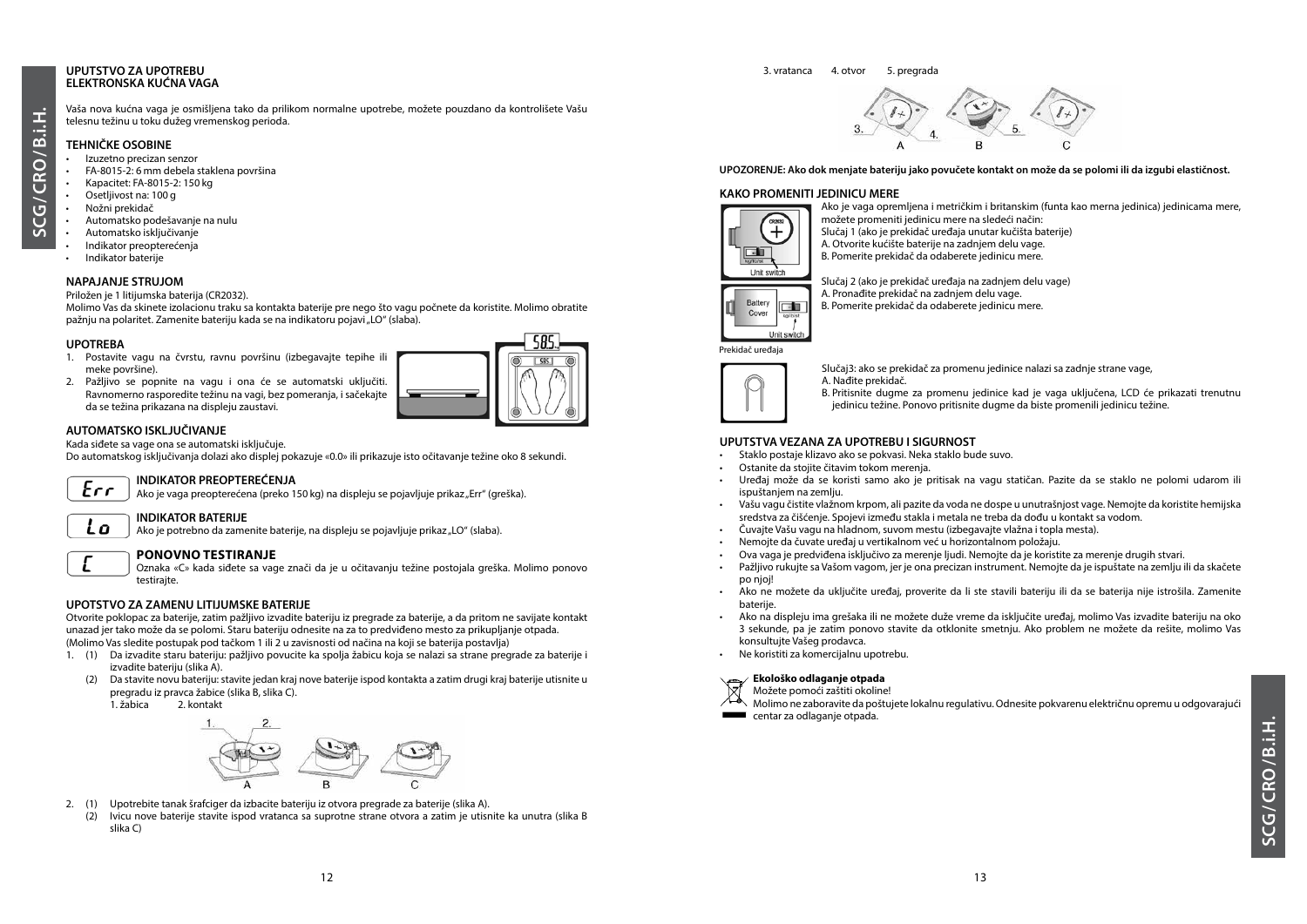#### **LIETOŠANAS PAMĀCĪBA ELEKTRONISKIE PERSONĀLIE SVARI**

**LATVIAN**

**ATVIAN** 

Jaunie personālie svari ir domāti tam, lai, laikam ritot, precīzi noteiktu jūsu svara palielinājumu vai samazinājumu, un, svarus uzmanīgi lietojot, tie kalpos daudzus gadus.

#### **TEHNISKIE DATI**

- augsta precizitāte ar "svara-mērītāja" sensoru
- FA-8015-2: droša, rūdīta 6 mm stikla virsma
- noslodze: FA-8015-2: 150 kg
- precizitāte līdz: 100 g
- viegli uzsitiet, lai ieslēgtu
- automātiski tiek atiestatīti uz nulli
- automātiski izslēdzas
- pārslodzes rādītājs
- baterijas izlādes rādītājs

#### **BAROŠANAS AVOTS**

Komplektā 1 litija baterija (CR2032).

Pirms lietošanas, lūdzu, no baterijas kontaktiem noņemiet izolācijas loksni. Lūdzu, ievērojiet polaritāti. Bateriju nomainiet, kad svaru ekrānā parādās "LO" (zems).

#### **EKSPLUATĀCIJA**

1. Novietojiet svarus uz cietas, līdzenas virsmas (izvairieties no paklājiem un mīkstas virsmas). 2. Uzmanīgi uzkāpiet uz svariem, tad svari ieslēgsies automātiski.

Stāviet stabili bez kustēšanās uz svariem un gaidiet, kad jūsu svars,

#### **AUTOMĀTISKA IZSLĒGŠANĀS**

Kad jūs no svariem nokāpsiet, tie automātiski izslēgsies.

kas parādās uz displeja, ir stabils un nemainīgs.

Svari automātiski izslēdzas, ja displejs rāda "0.0" vai arī vienu un to pašu svaru apmēram 8 sekundes.



Lo

#### **PĀRSLODZES RĀDĪTĀJS**

Ja svari būs pārslogoti (vairāk nekā 150 kg), ekrānā parādīsies: "Err"

#### **BATERIJAS IZLĀDES RĀDĪTĀJS**

Ja ir jāmaina baterijas, ekrānā parādīsies: "Lo"

#### **MĒĢINĀT VĒLREIZ**

Kad jūs nokāpjat no svariem un uz displeja parādās "C", tas nozīmē, ka svara nolasīšanā radusies kļūda. Lūdzu, mēģiniet vēlreiz.

#### **LITIJA BATERIJAS NOMAINĪŠANAS PAMĀCĪBA**

Lūdzu, atveriet baterijas atveres vāciņu, uzmanīgi izņemiet bateriju no baterijas atveres, to darot neatlokiet elektrodus, jo tos var nolauzt. Izlietotās baterijas izmetiet tām paredzētos atkritumos.

(lūdzu, izvēlieties baterijas ievietošanas 1. vai 2. variantu)

- 1. (1) Lai izņemtu veco bateriju: uzmanīgi atlieciet stienīti, kas atrodas baterijas slota sānā un izņemiet bateriju.(A attēls)
	- (2) Lai ievietotu jaunu bateriju: ievietojiet vienu jaunās baterijas galu zem elektroda, iespiediet baterijas otru galu iekšā atverē no stienīša puses. (B attēls, C attēls)

2. Elektrods

- 2. (1) Lietojiet asu priekšmetu, lai izņemtu bateriju no ietvara bateriju atveres sānā. (A attēls)
	- (2) Ievietojiet jaunās baterijas malu zem virsmas, kas atrodas pretī atverei un pēc tam to piespiediet. (B attēls, C attēls)

**BRĪDINĀJUMS: Ja jūs elektrodu lapu rausiet stipri, tas var to salauzt vai baterijas maiņas laikā var pazust elastība.** 

#### **SVARA MĒRVIENĪBU KONVERTĒŠANA**



Ja svariem pieejamas abas mērvienību sistēmas: metriskā (kilogrami) un angļu (mārciņas, stouni), lai konvertētu svara mērvienības, rīkojieties šādi:

- 1. gadījumā: ja mērvienību slēdzis atrodas bateriju nodalījuma iekšpusē:
- A. atveriet bateriju nodalījuma vāciņu svaru aizmugurē.

B. pabīdiet slēdzi uz augšu vai leju, lai svara mērvienības mainītu uz kg-lb-st (kilogramimārciņas-stouni).



2. gadījumā: ja mērvienību slēdzis atrodas svaru aizmugurē: A. Atrodiet mērvienību slēdzi svaru aizmugurē.

B. Pabīdiet slēdzi uz augšu vai leju, lai pārslēgtu svara mērvienības kg-lb-st (kilogramimārcinas-stouni).

Mērvienību slēdzis



3. gadījumā: ja mērvienību slēdzis atrodas svaru aizmugurē,

A. Meklējiet mērvienību slēdzi svaru aizmugurē.

B. Kad svari ieslēgti, nospiediet mērvienību pārvēršanas pogu un LCD displejā parādīsies pašreizējā svara mērvienība. Nospiediet pogu vēlreiz, lai pārvērstu svara vienību.

#### **LIETOŠANAS UN APKOPES PAMĀCĪBA**

- Ja stikls būs slapjš, tas slīdēs. Uzmaniet, lai tas vienmēr ir sauss!
- Kad sveraties, stāviet mierīgi.
- Šo izstrādājumu var lietot tikai ar statisko spiedienu. Izvairieties no stikla bojāšanas, to skrāpējot, satriecot vai nometot.
- Tīriet svarus ar mitru lupatiņu, bet nepieļaujiet ūdens nokļūšanu svaru iekšpusē. Neizmantojiet ķīmiskos tīrīšanas līdzekļus. To stikla pusi, kas atbalstīta pret metālu, nesamitriniet ar ūdeni.
- Glabājiet svarus vēsā, sausā vietā nevis mitrās un karstās vietās.
- Uzglabājiet svarus horizontālā nevis vertikālā stāvoklī.
- Šos svarus var lietot tikai cilvēku svēršanai. Neizmantojiet tos komerciāliem nolūkiem.
- Lietojiet svarus ar rūpību šis ir precīzs instruments. Nenometiet to zemē vai neleciet uz tā.
- Ja neizdodas ieslēgt ierīci, pārbaudiet vai ir ievietota baterija vai tā nav izlādējusies. Ievietojiet to vai apmainiet pret jaunu bateriju.
- Ja ekrānā parādās kļūda vai to nevar ilgu laiku izslēgt, lūdzu, izņemiet bateriju uz 3 sekundēm, pēc tam ievietojiet to atpakaļ, lai novērstu nenozīmīgo kļūmi. Ja jūs nespējat atrisināt problēmu, lūdzu, kontaktējieties ar izplatītāju. • Nelietojiet svarus komerciālos nolūkos.
- 

#### **Videi draudzīga atbrīvošanās no ierīces**

Jūs varat palīdzēt saudzēt vidi! Lūdzu, ievērojiet vietējo valsts likumdošanu, nogādājiet nedarbojošos elektrisko aprīkojumu piemērotā

**atkritumu savākšanas centrā.** 

**ATVIAN LATVIAN**

3. Virsma 4. Ietvars 5. Atvere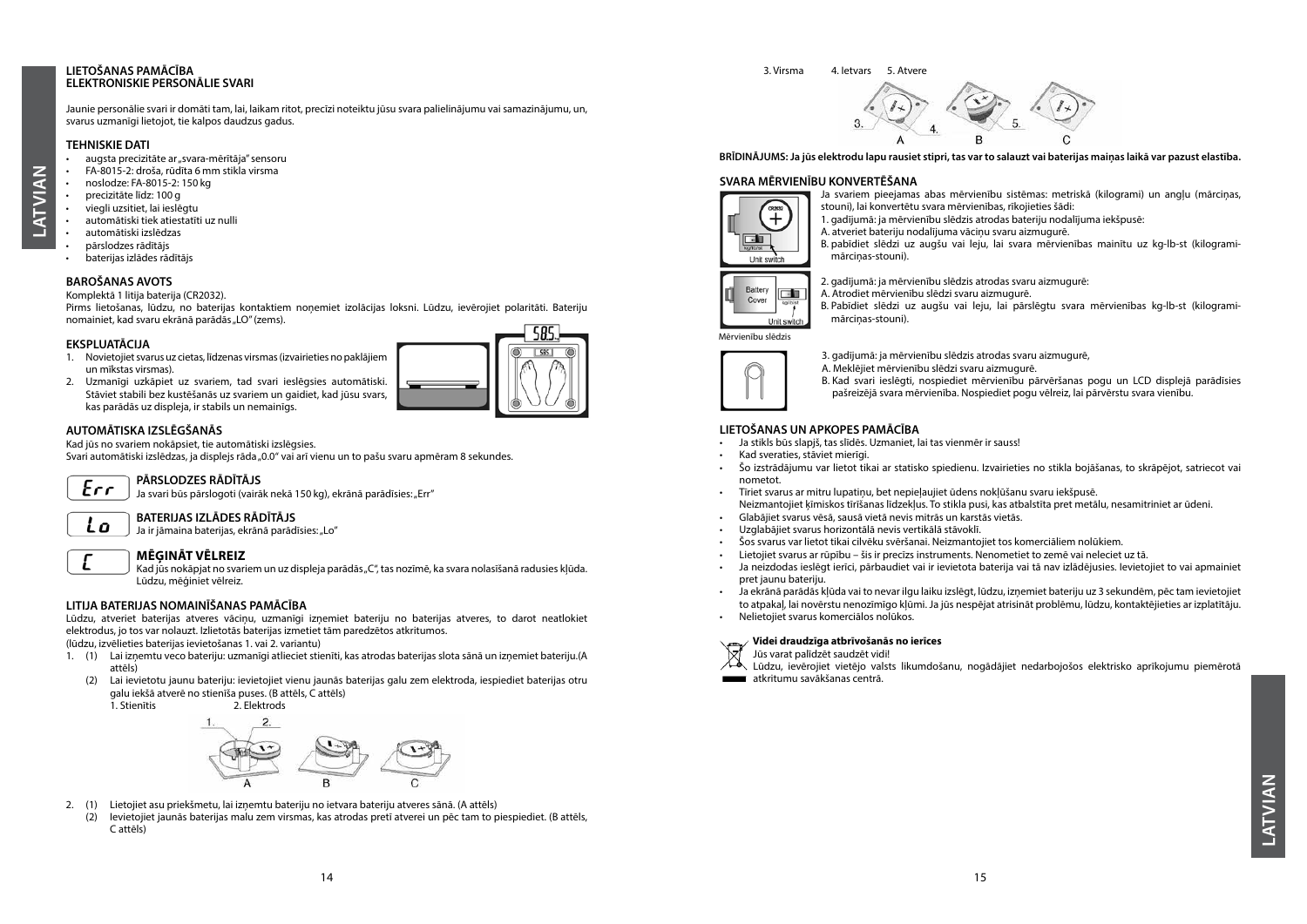#### **NAUDOJIMO INSTRUKCIJA ELEKTRONINĖS SVARSTYKLĖS**

Jūsų naujosios svarstyklės sukurtos taip, kad galėtumėte ilgą laiką patikimai kontroliuoti Jūsų kūno masę.

#### **TECHNINIAI DUOMENYS**

- ypač tikslus jutiklis
- FA-8015-2: 6 mm storio stiklo paviršius
- iki FA-8015-2: 150 kg • 100 g matavimo padalos

**LIETUVIU K.**

ETUVIU

E

نج

- kojinis jungiklis
- automatinis nulinės padėties nustatymas
- automatinis išjungimas
- perkrovos indikatorius
- baterijos indikatorius

#### **MAITINIMAS**

#### 1 ličio baterija (CR2032) tiekiama kartu.

Prieš naudodami svarstykles, pašalinkite izoliacinę juostelę. Nesumaišykite poliariškumo. Ekrane pasirodžius užrašui "LO" (baterija išsikrovusi), pakeiskite baterijas.

#### **NAUDOJIMAS**

- 1. Padėkite svarstykles ant kieto ir lygaus paviršiaus (įrangos nestatykite ant kiliminės dangos ar kitokio minkšto paviršiaus).
- 2. Atsargiai užlipkite ant svarstyklių, svarstyklių skalė įsijungs automatiškai. Ant svarstyklių stovėkite tolygiai ir nejudėdami bei palaukite, kol svorio rodmenys bus parodyti displėjuje ir rodmenys užsifiksuos.

#### **AUTOMATINIS IŠJUNGIMAS**

Nulipus nuo svarstyklių, jos automatiškai išsijungia.

Svarstyklės išsijungs automatiškai jei displėjus bus rodoma "0.0" ar jei svorio rodmenys apie 8 sekundes bus tokie patys.

#### **PERKROVOS INDIKATORIUS**

Jei svarstyklės yra perkrautos (virš 150 kg), ekrane pasirodo užrašas "Err".

#### **BATERIJOS INDIKATORIUS**

Jei reikia pakeisti bateriją, ekrane pasirodo užrašas "LO".

Lo

 $Err$ 

## **PATIKRINIMAS**

Jei displėjus rodoma "C" nulipus nuo svarstyklių, reiškia, kad nustatyta rodmenų ar veikimo klaida. Patikrinkite svarstykles.

#### **LIČIO BATERIJOS KEITIMAS**

Atidarykite baterijos dėklą ir atsargiai išimkite bateriją. Nepalenkite atgal elektrodo, nes galite jį pažeisti. Išsikrovusią bateriją sutvarkykite laikydamiesi vietos atliekų tvarkymo reikalavimų.

(Pagal baterijos įrangą pasirinkite 1 arba 2 punktą.)

- 1. (1) Išsikrovusios baterijos išėmimas: iš lėto patraukite į išorę ir išimkite išsikrovusią bateriją (A pav.).
- (2) Naujos baterijos įdėjimas: vieną baterijos pusę padėkite po elektrodu, o kitą pusę iš mygtuko pusės paspauskite į angą. (B pav., C pav.).
	- 1. Mygtukas



- 2. (1) Atsuktuvu išspauskite bateriją per angą į baterijos dėklo pusę (A pav.).
	- (2) Naujos baterijos kraštą įdėkite po valdymo skydeliu prieš angą ir paspauskite žemyn (B pav., C pav.).

# 3. Valdymo skydelis 4. Anga 5. Ipjova

**ATSARGIAI: Tvirtai traukiant elektrodo skardą keičiant bateriją, galima pažeisti elektrodo skardą arba sumažinti jos stangrumą.**

#### **SVORIO MATO KEITIMAS**



Jei svarstyklės turi tiek metrinę (kilogramai), tiek britišką mato vienetų (svarų, stounų) sistemą, mato vienetus galima pakeisti taip:

Salyga 1: jei matų periungiklis yra baterijų skyrelyje,

A. Atidarykite baterijų skyrelio dangtelį, esantį svarstyklių nugarėlėje.

B. Patraukite aukštyn ir pastumkite žemyn perjungiklį, kad nustatytumėte norimą mato vienetą, t.y. kg, lb (svarus) arba st (stounus).



Sąlyga 2: jei mato vienetų periungiklis yra ant galinės svarstyklių dalies, A. Suraskite perjungiklį ant galinės dalies.

B. Patraukite aukštyn ir pastumkite žemyn perjungiklį, kad nustatytumėte norimą mato vienetą, t.y. kg, lb (svarus) arba st (stounus).

Mato perjungiklis



Sąlyga 3: jei vienetų jungiklis yra svarstyklių nugarėlėje:

A. Suraskite svarstyklių nugarėlėje esantį vienetų jungiklį.

B. Kai svarstyklės įjungtos, paspauskite vienetų konvertavimo mygtuką: LCD ekrane parodomi dabartiniai svorio vienetai. Paspauskite mygtuką dar kartą, kad konvertuotumėte svorio vienetus.

#### **NURODYMAI DĖL NAUDOJIMO IR SAUGOS**

- Šlapias stiklas yra slidus. Užtikrinkite, kad stiklas būtų sausas.
- Svėrimosi metu visada stovėkite ramiai.
- Produktą naudokite tik esant statiniam slėgiui. Stenkitės, kad stiklas nebūtų trankomas, nenukristų ir nesudužtų.
- Svarstykles valykite drėgna šluoste, tačiau užtikrinkite, kad į jų vidų nepatektų vanduo. Nenaudokite cheminių valiklių. Saugokite jungtis tarp stiklo ir metalo nuo vandens.
- Svarstykles laikykite vėsioje ir sausoje vietoje (venkite drėgmės ir karščio).
- Nelaikykite svarstyklių vertikalioje padėtyje, o tik horizontalioje.
- Šios svarstyklės skirtos tik žmonėms sverti. Nesverkite jomis kitų daiktų.
- Svarstykles naudokite atsargiai, kadangi jos yra tikslus prietaisas. Nenumeskite svarstyklių ir nešokite ant jų!
- Jei svarstyklės neįsijungia, patikrinkite ar įdėta ir neišsikrovusi baterija. Jei reikia, pakeiskite bateriją.
- Jei ekrane atsiranda klaidų arba svarstyklės ilgai neišsijungia, išimkite baterijas maždaug 3 sekundėms ir vėl įdėkite atgal. Jei problemos išlieka, kreipkitės į pardavėją.
- Nenaudokite svarstyklių komerciniais tikslais.

#### **Aplinkai saugus išmetimas**

- Jūs galite padėti saugoti aplinką!
- Nepamirškite laikytis vietos reikalavimų: atitarnavusius elektros prietaisus atiduokite į atitinkamą atliekų  $\blacksquare$ utilizavimo centra.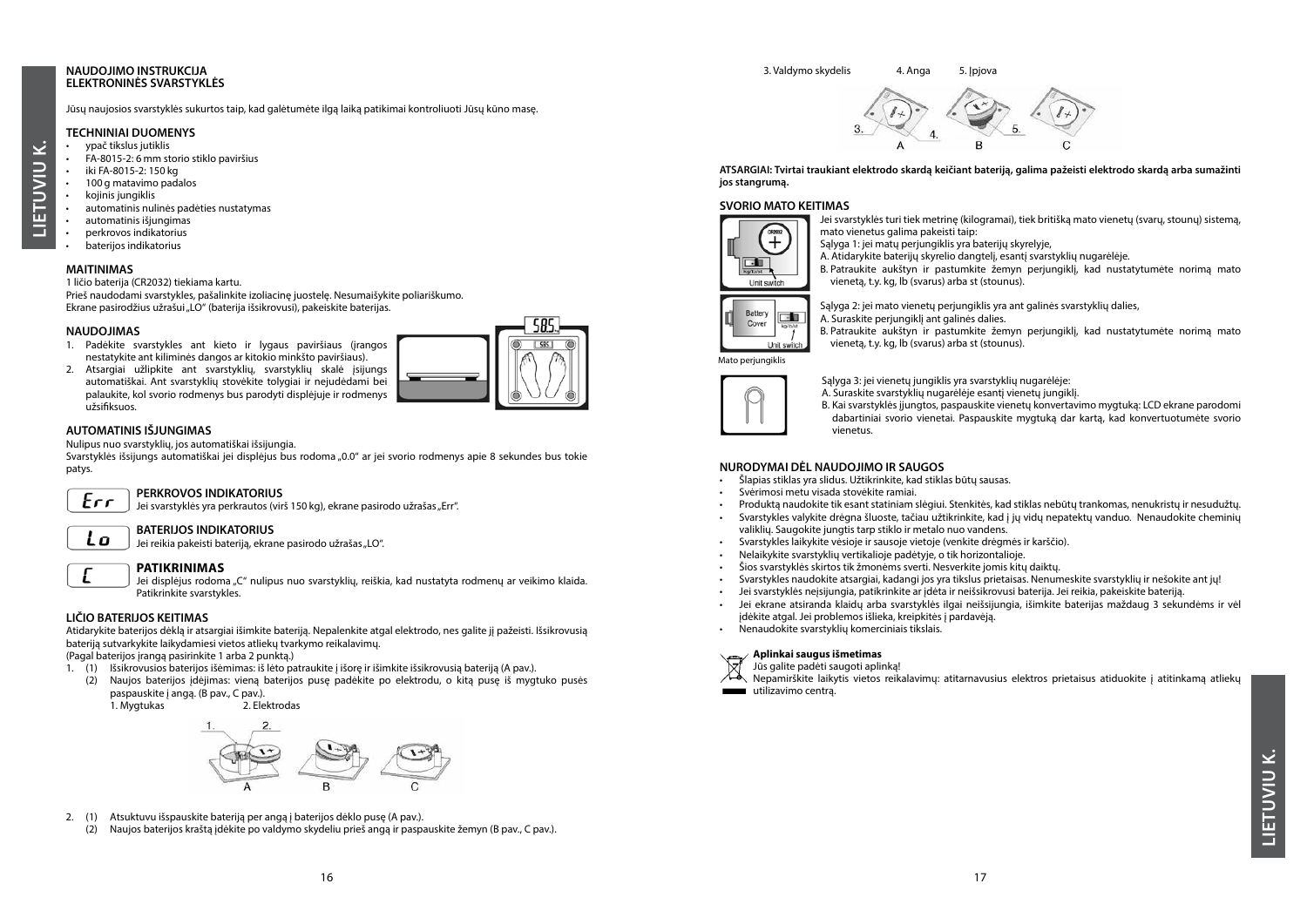#### **УПЪТВАНЕ ЗА ИЗПОЛЗВАНЕ НА ЕЛЕКТРОНЕН КАНТАР ЗА ИЗМЕРВАНЕ НА ТЕЛЕСНО ТЕГЛО**

Вашият нов електронен кантар е направен така, че при нормално използване можете надеждно да контролирате теглото си през по-дълъг период от време.

# **PCKV БЪΛГАРСКИ ФУНКЦИИ**

 $\overline{\mathsf{A}}$ ِ<br>م

- много прецизен сензор "Strain-Gauge"
- FA-8015-2: 6 mm дебела стъклена платформа
- капацитет: FA-8015-2: 150 kg
- деление: 100 g
- включване с крак
- автоматично нулиране
- автоматично изключване
- индикация за претоварване
- индикация за изтощена батерия

#### **ЗАХРАНВАНЕ С НАПРЕЖЕНИЕ**

Приложена 1 бр. литиева батерия (CR2032).

Моля свалете изолационната лента от контактите на батерията, преди да започнете да използвате кантара. Внимавайте за полярността. Сменете батерията, когато се появи съобщението "LO".

#### **ИЗПОЛЗВАНЕ НА КАНТАРА**

- 1. Поставете кантара на твърда, гладка повърхност (избягвайте килими или меки повърхности).
- 2. Внимателно стъпете на теглилката, тя ще се включи автоматично. Стойте неподвижно върху теглилката и изчакайте докато теглото ви се изобрази ставилно на дисплея.

**ИНДИКАЦИЯ ЗА ПРЕТОВАРВАНЕ**



#### **АВТОМАТИЧНО ИЗКЛЮЧВАНЕ**

Когато слезете от кантара, той се изключва автоматично.

Автоматичното загасяне е при изобразяване на "0.0" или показване на едно и също тегло в продължение на 8 секунди.

Ако кантарът се претовари (над 150 kg), на дисплея се появява съобщение "Err".

## Err

Lo

**ИНДИКАЦИЯ ЗА ИЗТОЩЕНА БАТЕРИЯ**

Когато батерията трябва да се смени, на дисплея се появява съобщение "LO".

### **ТЕСТ**

Изписано "С" при стъпване на теглилката означава грешка при тегленето. Моля, пробвайте отново.

#### **СМЯНА НА ЛИТИЕВАТА БАТЕРИЯ**

Моля отворете гнездото за батерията, извадете внимателно батерията. При това електродът не бива да се огъва назад, защото може да се повреди. Предайте старата батерия като отпадък съобразно местните предписания. (Моля изберете точка 1 или 2 в зависимост от вида на гнездото за батерията).

- 1. (1) Изваждане на старата батерия: извадете внимателно навън в посока към копчето от външната страна или на шлица за батерията и извадете старата батерия (фиг. A).
	- (2) Поставяне на новата батерия: поставете единия край на новата батерия под електрода, после натиснете надолу другия край вътре в шлица от страна на копчето (фиг. B, фиг. C).





2. (1) Използвайте остра отвертка, за да извадите батерията от отвора от страната на шлица за батерията (фиг. A).

(2) Пъхнете края на новата батерия под панела срещу отвора и после го натиснете надолу (фиг. B, фиг. C). 3. панел 4. отвор 5. шлиц



**ВНИМАНИЕ: При смяната на батерията не теглете силно електродната пластинка, защото може да се счупи или да загуби еластичността си.**

#### **ЗА ПРЕОБРАЗУВАНЕ НА МЕРНИТЕ ЕДИНИЦИ**



Ако везната е оборудвана с метрична (килограми) и английска (паунди) мерна система, можете да преобразувате мерните единици за тегло както следва:

- Състояние 1: Ако превключвателят на мерни единици се намира в отделението за батерии.
- А. Отворете капака на отделението за батерии от долната страна на везната.
- Б. Издърпайте нагоре и надолу превключвателя на мерните единици, за да преобразувате мерните единици в последователност kg-lb-st.



Състояние 2: Ако превключвателят на мерни единици е от долната страна на везната. А. Намерете превключвателя на мерни единици от долната страна на везната.

Б. Издърпайте нагоре и надолу превключвателя на мерните единици, за да преобразувате мерните единици в последователност kg-lb-st. Превключвател на мерни единици



Състояние 3: Ако превключвателят на мерни единици е на гърба на везната.

- A. Открийте превключвателя на мерни единици на гърба на везната.
- B. Натиснете бутона за смяна на мерните единици, когато везната е включена, на LCD дисплея се извежда настоящата мерна единица за тегло. Натиснете отново бутона, за да се промени единицата за тегло.

#### **УКАЗАНИЯ ЗА ИЗПОЛЗВАНЕТО И ЗА ПОДДРЪЖКАТА**

- Стъклото става хлъзгаво, когато се намокри, затова го поддържайте сухо!
- Останете неподвижни по време на тегленето.
- Уредът може да се използва само при статично налягане. Внимавайте стъклото да не се счупи при удар или падане на кантара.
- Почиствайте кантара с влажна кърпа, но внимавайте вода да не попадне във вътрешността на кантара. Не използвайте химически препарати за почистване. Свързващите части между стъклото и метала не бива да се мокрят.
- Съхранявайте кантара на хладно място със сух въздух и избягвайте влажни и горещи места.
- Съхранявайте уреда в хоризонтално, а не във вертикално положение.
- Този кантар е предназначен само за измерване на телесно тегло. Не го използвайте за търговски цели.
- Манипулирайте внимателно с кантара, защото той е прецизен инструмент. Внимавайте да не го изпуснете и не скачайте върху него!
- Ако уредът не се включва, проверете дали е сложена батерия или дали батерията не е изтощена. Евентуално сложете батерия или сменете изтощената батерия с нова.
- Ако на дисплея се показва грешка или дълго време не се изключва, извадете батерията за около 3 секунди, после я сложете отново. Ако проблемът продължава, моля обърнете се към Вашия продавач за консултация.
- Не използвайте за комерсиални цели.

#### **Съобразено с околната среда изхвърляне:**

Можете да помогнете да защитим околната среда! Помнете, че трябва да спазвате местните разпоредби: Предавайте неработещото електрическо оборудване в специално предназначените за целта центрове.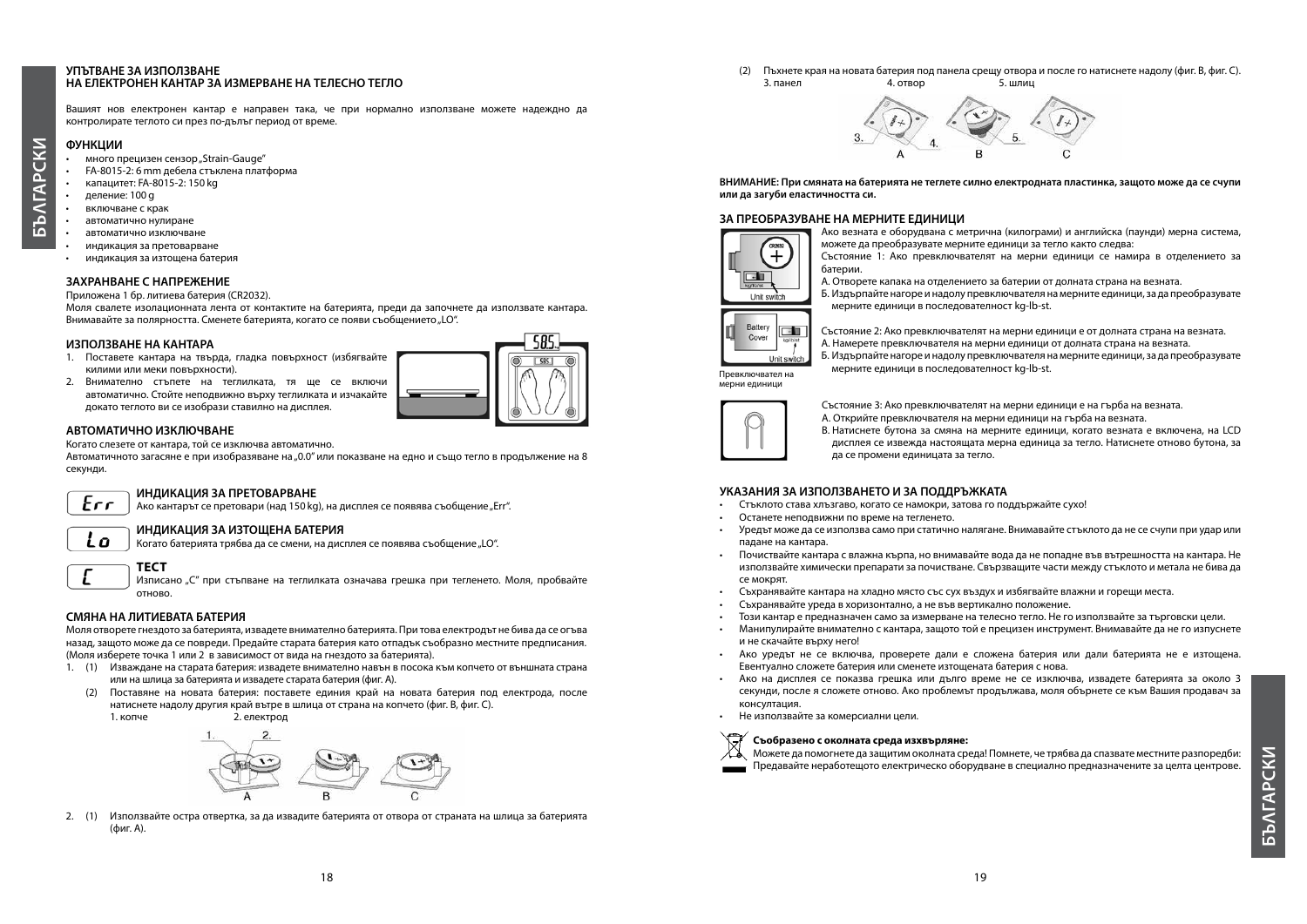#### **ІНСТРУКЦІЯ З ЕКСПЛУАТАЦІЇ ЕЛЕКТРОННІ ПЕРСОНАЛЬНІ ВАГИ**

Ваші нові персональні ваги дозволяють вам точно дізнатись скільки ваги ви набули або втратили протягом часу, і при нормальному використанні вони повинні прослужити вам багато років.

#### **ХАРАКТЕРИСТИКИ**

- високоточний «тензометричний» датчик
- FA-8015-2: 6-мм міцна скляна платформа
- Максимальне навантаження: FA-8015-2: 150 кг
- Розділення: 100 г

**УКРАЇНСЬКА**

**YKPAÏH** 

CbKA

- Запускаються від натиску
- Автоматичне повертання на нуль
- Автоматичне вимикання
- Індикатор перенавантаження
- Індикатор низького заряду батарейки

#### **ЖИВЛЕННЯ**

1 літієва батарейка, надається (CR2032)

Перед використанням зніміть з батарейки ізоляційне покриття. Замініть батарейку, коли на вагах буде вказано «LO».

#### **ВИКОРИСТАННЯ**

- 1. Покладіть ваги на тверду та рівну поверхню (не на ковдру).
- 2. Увімкніть ваги трохи натиснувши на скляну платформу. Почекайте декілька секунд, поки не з'явиться наступне:



#### **АВТОМАТИЧНЕ ВИМИКАННЯ**

Після того як ви зійдете з ваг, вони автоматично вимкнуться.

Якщо після відображення нуля зважування не виконується, ваги автоматично вимкнуться десь через 8 секунд.



Lo

#### **ІНДИКАТОР ПЕРЕНАВАНТАЖЕННЯ**

Коли ваги перенавантажені (більше 150кг), на екрані ви побачите наступне:

#### **ІНДИКАТОР НИЗЬКОГО ЗАРЯДУ БАТАРЕЙКИ**

Коли батарейки треба замінити, на екрані відображається наступне:

#### **ПОВТОРНЕ ВИЗНАЧЕННЯ**

Якщо після того як ви зійшли з ваг на дисплеї відображається "С", під час визначення ваги виникла помилка. Повторіть операцію.

#### **ІНСТРУКЦІЯ З ЗАМІНИ ЛІТІЄВИХ БАТАРЕЙОК**

Відкрийте кришку відсіку для батарейки та обережно дістаньте батарейку; під час діставання батарейки будьте обережні, щоб не погнути електрод, бо він може зламатись. Викиньте батарейку до відповідного контейнеру зі сміттям.

(оберіть 1 або 2, відповідно до способу встановлення батарейки)

- 1. (1) Для того щоб дістати стару батарейку: обережно потягніть назовні ручку, яка знаходиться збоку гнізда для батарейки, та дістаньте батарейку (мал. А)
- (2) Для того щоб встановити нову батарейку: покладіть край нової батарейки під електрод а потім натисніть з боку ручки на інший край, поки вона не буде встановлена (мал. В, мал. С)



- 2. (1) За допомогою гострої викрутки дістаньте батарейку з гнізда, користуючись отвором на боці гнізда. (мал. А)
	- (2) Вставте край нової батарейки під панель, що знаходиться напроти отвору та натисніть, поки вона не буде встановлена. (мал. В, мал. С)

(2) 3. Панель 4. Отвір 5. Гніздо



**ОБЕРЕЖНО: Якщо ви занадто сильно потягнете за електрод, від може зламатись або втратити еластичність під час заміни батарейки.**

#### **ВИБІР ОДИНИЦЬ ВИМІРЮВАННЯ ВАГИ**



Якщо на вагах передбачені дві системи вимірювання – метрична (кг) та британська імперська (фунти, стоуни), ви можете вибрати одиниці вимірювання наступним чином: Ситуація 1: якщо перемикач одиниць вимірювання знаходиться в батарейному відсіку,

- А. Відкрийте кришку батарейного відсіку на задній поверхні ваг.
- В. Переведіть перемикач вгору чи вниз, щоб обрати необхідні одиниці вимірювання «kglb-st».



Ситуація 2: якщо перемикач одиниць вимірювання знаходиться на задній стороні ваг,

- А. Знайдіть перемикач одиниць вимірювання на задній стороні приладу.
- В. Переведіть перемикач вгору чи вниз, щоб обрати необхідні одиниці вимірювання «kglb-st».

Перемикач для вибору одиниці вимірювання ваги



Ситуація 3: якщо перемикач одиниць виміру знаходиться на задній панелі ваги, A. тоді знайдіть перемикач на задній панелі ваги.

B. Увімкніть вагу та натисніть кнопку конвертування одиниць; після цього на екрані відобразиться поточна одиниця вимірювання. Натисніть кнопку ще раз, щоб конвертувати одиницю ваги.

## **ПОРАДИ З ВИКОРИСТАННЯ ТА ДОГЛЯДУ**

- Мокре скло стає слизьким. Тримайте його сухим!
- Цей продукт можна використовувати тільки зі статичним навантаженням. Не бийте та не кидайте ваги, щоб не розбити скло.
- Чистіть ваші ваги вологою ганчіркою, проте не дозволяйте щоб вода потрапляла усередину. Не використовуйте хімічні засоби для чищення. Та частина скла, що торкається металу, не повинна потрапляти у воду.
- Тримайте ваші ваги у прохолодному місці з сухим повітрям; уникайте місць з високою вологістю або високою температурою.
- Тримайте ваги у горизонтальному положенні, не ставте їх на бік.
- Ці ваги можна використовувати лише для зважування людини. Не використовуйте їх з комерційними цілями.
- Будьте обережні з вашими вагами та доглядайте за ними це точний інструмент. Не кидайте їх та не стрибайте зверху.
- Якщо не вдається увімкнути прилад, перевірте чи встановлена батарейка, та чи не закінчилась вона. Вставте батарейку або замініть на нову.
- Якщо на дисплеї ви бачите якусь помилку, або прилад відмовляється вимикатись, дістаньте батарейку десь на 3 секунди та знову встановіть її, щоб перезавантажити прилад. Якщо вам не вдається виправити неполадку, зверніться до вашого дилера за консультацією.
- Не використовуйте ваги з комерційними цілями.

#### **ТЕРМІН ПРИДАТНОСТІ: НЕ ОБМЕЖЕНИЙ.**



Ви можете допомогти захистити довкілля! Дотримуйтесь місцевих правил утилізації: віднесіть непрацююче електричне обладнання у відповідний центр із його утилізації.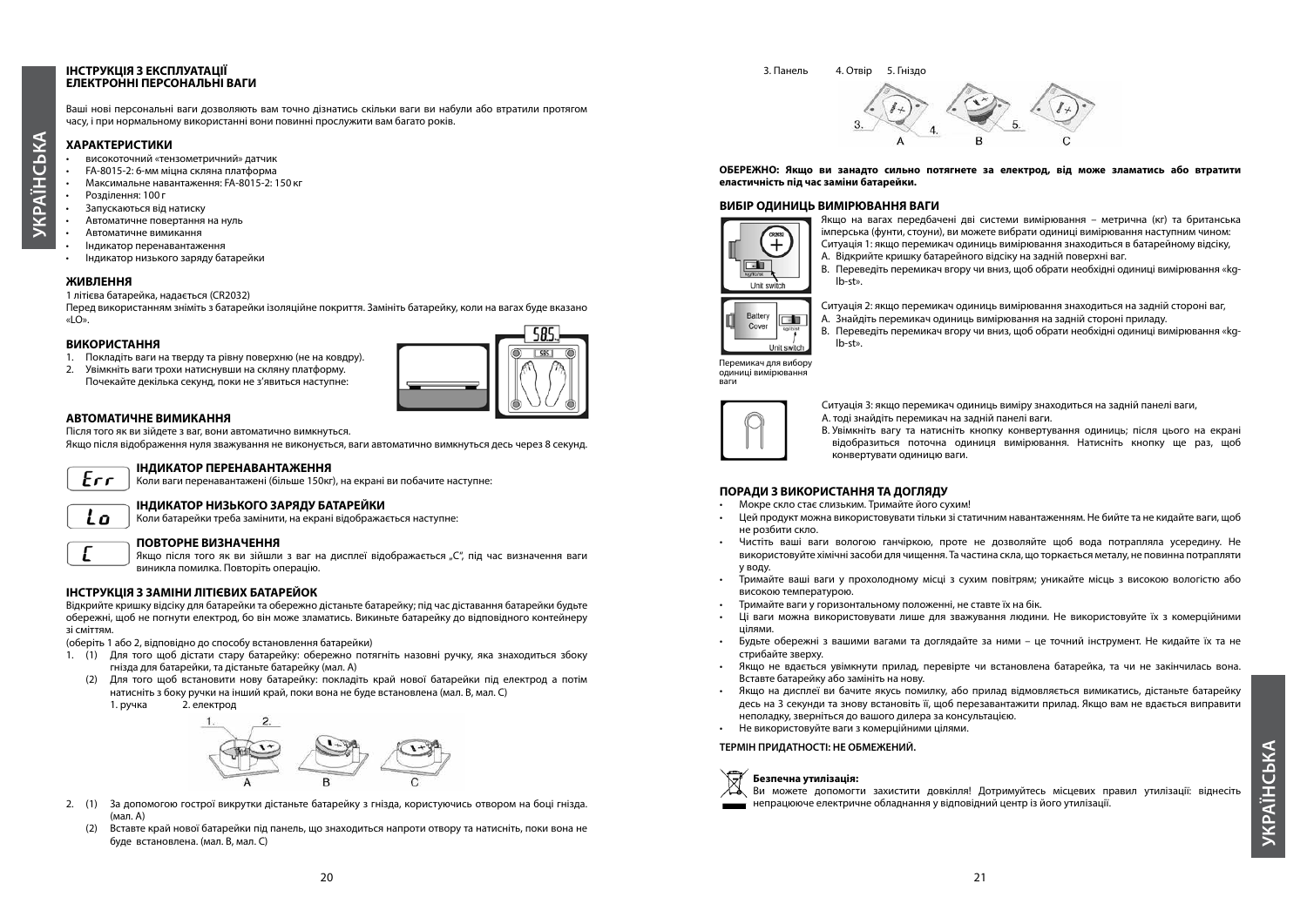#### **MODE D'EMPLOI PÈSE-PERSONNE ÉLECTRONIQUE**

Votre nouveau pèse-personne vous permet de contrôler votre poids de façon fiable sur une période prolongée pour une utilisation normale.

#### **SPÉCIFICATIONS**

- capteur haute précision
- FA-8015-2 : surface vitrée de 6 mm d'épaisseur
- jusqu'à FA-8015-2 : 150 kg
- graduations : 100 g

**FRANÇAIS**

- interrupteur à commande au pied
- tare automatique
- arrêt automatique
- affichage de surcharge
- affichage du niveau des piles

#### **ALIMENTATION**

1 pile au lithium (CR2032) est incluse.

Veuillez retirer les bandes d'isolation des contacts des piles avant d'utiliser la balance. Prenez note des polarités svp. Remplacez les piles lorsque l'affichage "LO" apparaît.

#### **UTILISATION**

- 1. Positionnez la balance sur une surface dure et plane (évitez les tapis ou surfaces molles).
- 2. Montez doucement sur la balance, et la balance se mettra en fonction automatiquement. Tenez-vous bien au milieu de la balance sans bouger et attendez jusqu'à ce que votre poids indiqué sur l'affichage soit stable et verrouillé.

#### **ARRÊT AUTOMATIQUE**

Lorsque vous descendez de la balance, celle-ci s'arrête automatiquement.

L'interruption automatique se produit si l'affichage indique' "0.0'' ou montre la même lecture de poids pendant environ 8 secondes.

## $F_{CC}$

#### **AFFICHAGE DE SURCHARGE**

Si votre balance est en surcharge (au-delà de 150 kg), l'affichage "Err" apparaît sur l'écran.

## Lo

**AFFICHAGE DU NIVEAU DES PILES** Lorsqu'il est temps de remplacer les piles, l'affichage "LO" apparaît sur l'écran.

#### **RÉESSAYEZ**

Affiche, "C" quand vous descendez de balance, cela veut dire qu'il y a une erreur dans cette lecture de poids. Réessayez Svp.

#### **REMPLACEMENT DE LA PILE AU LITHIUM**

Ouvrir le compartiment des piles et retirer prudemment la pile. Veillez alors à ne pas recourber l'électrode sinon celleci pourrait être endommagée. Eliminer la pile vide conformément aux prescriptions locales. (Sélectionnez selon le type de dispositif de pile le point 1 ou 2).

- 1. (1) Retirer la pile vide : tirer prudemment vers l'extérieur dans le sens du bouton sur le côté extérieur ou sur la fente de pile et retirer la pile vide (Ill. A).
- (2) Insérer la nouvelle pile : poser un côté de la nouvelle pile sous l'électrode et appuyer l'autre côté de la face du bouton dans l'ouverture. (Ill. B, Ill. C).

1. le bouton 2. électrode



2. (1) Retirer la pile en appuyant à l'aide d'un tournevis pointu sur le trou du côté de l'ouverture de la pile (Ill. A). (2) Insérer le côté de la nouvelle pile sous le tableau de commande en face du trou et appuyer vers le bas (Ill. B,  $III. C$ ).



**PRUDENCE : Si vous tirez fermement à la tôle électrode lors du remplacement des piles, la tôle électrode peut s'endommager et perdre de son élasticité.**

#### **POUR CHANGER L'UNITÉ DE MESURE**



Si la balance est dotée de double systèmes de mesure, métrique (kilogrammes) et impérial (livres, stones), vous pouvez changer d'unité comme suit :

Condition 1 : Si l'interrupteur d'alimentation se trouve à l'intérieur du compartiment pour piles, A. Ouvrez le couvercle du compartiment pour piles situé à l'arrière.

B. Poussez l'interrupteur vers le haut et le bas pour basculer l'unité entre kg-lv-st.

Condition 2 : Si l'interrupteur d'alimentation se trouve au dos de la balance, A. Localisez l'interrupteur d'alimentation qui se trouve au dos de la balance.

B. Poussez l'interrupteur vers le haut et le bas pour basculer l'unité entre kg-lv-st.

Interrupteur d'alimentation



Condition 3: si le sélecteur d'unité est à l'arrière de la balance,

A. Trouvez le sélecteur d'unité au dos de la balance.

B. Appuyez sur la touche de conversion de l'unité lorsque la balance est sous tension, l'écran LCD affiche l'unité de poids actuelle. Appuyez à nouveau sur la touche pour convertir l'unité de poids.

## **INDICATIONS D'UTILISATION ET DE SÉCURITÉ**

- Le verre est glissant lorsqu'il est mouillé. Garder absolument le verre sec.
- Ne bougez pas pendant la pesée.
- Le produit peut être utilisé uniquement avec un pression statique. Evitez de briser le verre par des coups ou en le laissant tomber.
- Nettoyez votre balance avec un chiffon humide mais veillez à ne pas laisser d'eau pénétrer à l'intérieur de la balance. N'utilisez aucun nettoyant chimique. Les contacts entre le verre et le métal ne doivent pas entrer en contact avec l'eau.
- Placez votre balance dans un endroit frais et sec (éviter l'humidité et les endroits chauds).
- Ne conservez pas l'appreil en position verticale mais horizontale.
- Cette balance est destinée uniquement aux personnes. Ne l'utilisez pas pour autre chose.
- Traiter votre balance avec précaution car c'est un instrument de précision. Ne pas laisser tomber ou sauter dessus!
- Si l'appareil ne s'allume pas, vérifiez si les piles ont été insérées ou si les piles sont trop faibles. Remplacer les piles le cas échéant.
- Si l'écran montre une erreur ou ne s'éteint pas pendant longtemps, retirer les piles pendant environ 3 secondes puis les réinsérer. Si le problème persiste, contacter un revendeur.
- N'utilisez pas votre balance à des fins commerciales.



#### **Mise au rebut dans le respect de l'environnement**

Vous pouvez contribuer à protéger l'environnement ! Il faut respecter les règlementations locales. La mise en rebut de votre appareil électrique usagé doit se faire dans un centre approprié de traitement des déchets.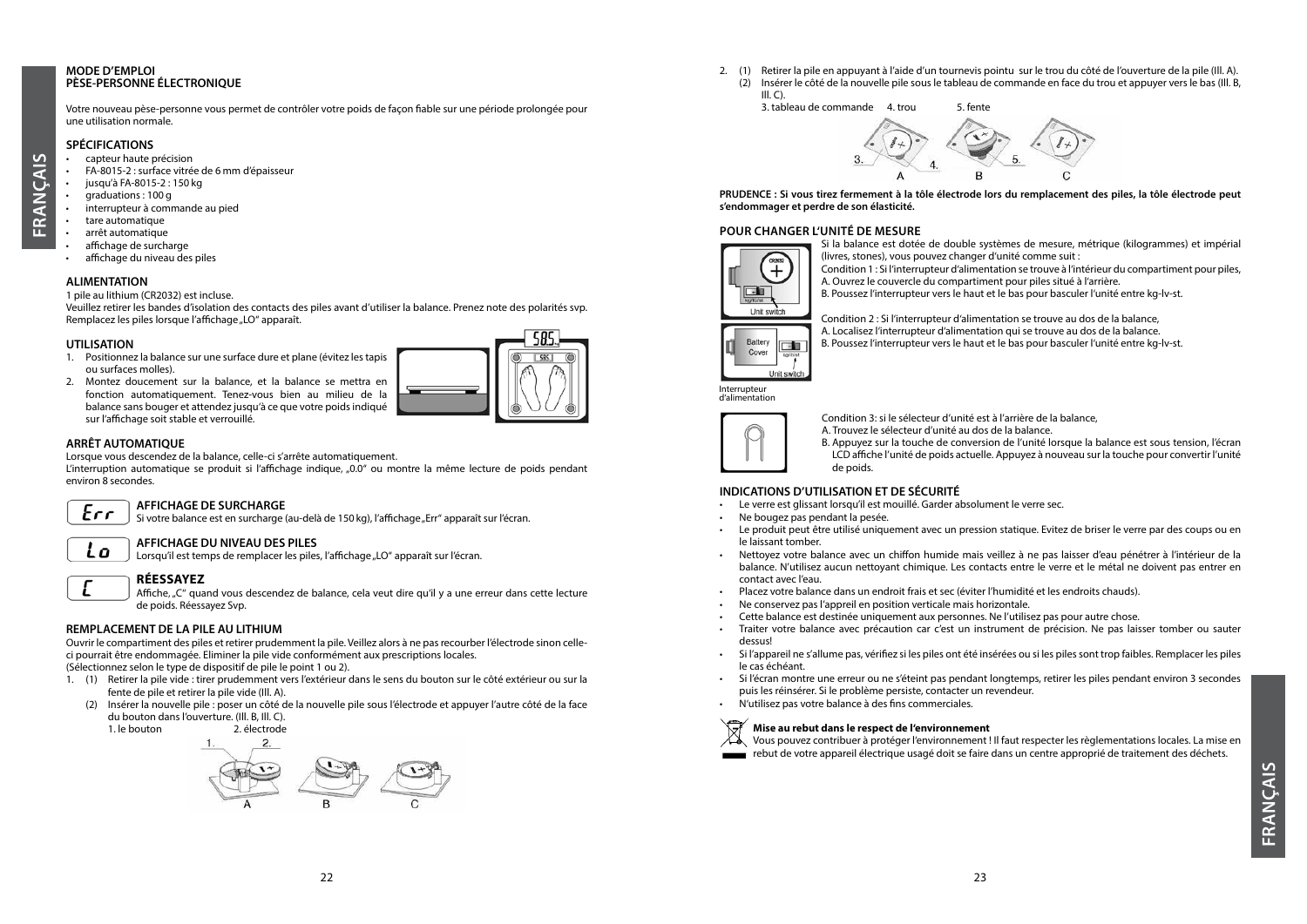#### **ПРАВИЛА ЭКСПЛУАТАЦИИ ЭЛЕКТРОННЫЕ ВЕСЫ ЛИЧНОГО ПОЛЬЗОВАНИЯ**

#### **ПРЕДНАЗНАЧЕНИЕ**

Для измерения массы тела человека. Не для коммерческого и промышленного использования.

Bauiu hobbie электронные весы личного пользования способны сообщать Вам об изменении Вашего веса за период времени и при корректном использовании прослужат Вам долгие годы.

#### **СПЕЦИФИКАЦИЯ**

**РУССКИЙ**

- Прибор оборудован высокоточным тензодатчиком
- **FA-8015-2: Платформа из 6 мм закаленного стекла**
- Предельный определяемый вес: FA-8015-2: 150 кг
- Точность определения: 100 г
- Датчик включения прибора от касания
- .<br>Автоматическое обнуление результатов предыдущего показания весов
- Aвтоматическое отключение прибора
- Индикатор перегрузки прибора
- Индикатор зарядки батареи

#### **POTPES DATALLE**

1 литиевые батареи типа (CR2032).

Перед первой установкой батарей удалите защитное покрытие с контактов в отсеке для батарей. Пожалуйста, соблюдайте полярность. Замените батареи если на дисплее отобразится символ: LO

#### ПОСЛЕДОВАТЕЛЬНОСТЬ ДЕЙСТВИЙ ПРИ ИСПОЛЬЗОВАНИИ ПРИБОРА

- 1. Установите весы на твердую и ровную поверхность (не ставьте весы на ковер или мягкую поверхность).
- 2. Осторожно встаньте на весы, весы автоматически включатся. Стойте на весах ровно, не двигайтесь и подождите, пока дисплей не стабилизируется и не заблокируется.



#### **АВТОМАТИЧЕСКОЕ ОТКЛЮЧЕНИЕ ПРИБОРА**

Как только вы сойдете с весов они автоматически отключатся.

Автоматическое отключение происходит, если дисплей показывает "0.0" или показания веса остаются неизменными в течение около 8 секунд.

## $Err$

#### **ИНДИКАТОР ПЕРЕГРУЗКИ ПРИБОРА** Если прибор перегружен (вес более 150 кг), то на дисплее отобразится символ:

#### **INDIKATOR ZARÄDKI BATAREI**

Если батареи разрядились и их необходимо заменить, на дисплее отобразится символ:



L o

#### **ПОВТОРНЫЙ ТЕСТ**

Если на дисплее отображается "С" после того, как вы сошли с весов, это означает, что произошла ошибка в показаниях веса. Повторите взвешивание.

#### **ИНСТРУКЦИЯ ПО ЗАМЕНЕ ЛИТИЕВОЙ БАТАРЕИ**

Пожалуйста, откройте крышку батарейного отсека, затем аккуратно извлеките батарею из батарейного отсека, старайтесь не сгибать заднюю часть электрода, так как она может быть повреждена. Выбрасывая старую батарею, используйте предназначенные комплекты для мусора. (Пожалуйста, выберите 1 или 2 согласно метода установки батареи)

- 1. (1) Вынимая старую батарею: потяните наружу за головку батареи, которая находится на одной стороне или за гнездо батареи и выньте батарею. (рисунок A)
	- (2) Вставляя новую батарею: положите один конец батареи к электроду, затем впихните другой конец в гнездо с стороны головки.(рисунок B, рисунок C)

1. Головка 2. Электрод



- 2. (1) Используйте острую отвертку для извлечения батареи из отверстия на одной стороне гнезда батареи. (рисунок A)
	- (2) Вставьте один конец новой батареи под панелью, напротив отверстия и затем нажмите на него (рисунок B, рисунок C)

3. Панель 4. Отверстие 5. Гнездо



**ВНИМАНИЕ: Вытягивая пластину электрода с силой, может быть причиной его поломки или потери эластичности во время процесса замены батареи**

#### **ПЕРЕКЛЮЧЕНИЕ СИСТЕМ ИЗМЕРЕНИЯ**



Если весы имеют две системы измерения: метрическую (килограммы) и английскую (фунты,

- стоуны), вы можете изменить систему следующим образом:
- Ситуация 1: если переключатель систем находится внутри батарейного отсека:

A. Откройте крышку батарейного отсека.

B. Переключите переключателем систем кг/фунты-стоуны

Ситуация 2: если переключатель систем находится сзади весов,

A. Найдите переключатель систем.

B. Переключите переключателем систем кг/фунты-стоуны.

Переключатель систем

Unit switch



Случай 3: если кнопка смены единиц измерения находится на задней панели весов A. Найдите кнопку смены единиц измерения на задней панели весов. B. Нажмите на нее при включенном устройстве, когда на ЖК-экране отображается текущий вес. Нажмите на кнопку еще раз, чтобы изменить единицы измерения.

#### РЕКОМЕНДАЦИИ ПО ИСПОЛЬЗОВАНИЮ ПРИБОРА И УХОДУ ЗА НИМ

- При попадании жидкости на стекло оно становится скользким, поэтому при попадании жидкости на  $c$ текло необходимо вытереть стекло насухо.
- Во время взвешивания стойте на весах спокойно
- Данный прибор расчитан на статическое давление. Поэтому старайтесь не подвергать прибор ударам и падениям.
- Для ухода за прибором используйте влажную тряпочку. Не допускайте попадания влаги в прибор. Для чистки прибора не рекомендуется использовать химические чистящие средства.
- Не рекомендуется использование данного прибора в помещениях с повышеной влажностью и температурой.
- Во избежании протекания батарей, не рекомендуется хранить прибор в вертикальном положении.
- Данный прибор не расчитан на использование в коммерческих целях.
- Помните, что данный прибор является электронный прибором и срок его эксплуатации напрямую зависит от Вашего обращения с ним.
- Если не удается включить прибор, проверьте, установлена ли батарея, или не разражена ли она Вставьте или замените батареи.
- Если появляются ошибки на дисплее или он не включается на протяжении длительного времени, пожалуйста, для устранения сбоя, выньте батарею на 3 секунды, затем снова вставьте. Если Вы не можете устранить проблему, пожалуйста, обратитесь к Вашему поставщику за консультацией
- Не использовать для коммерческих целей.

#### **Хранение**

Рекомендуется хранить в закрытом сухом помещении при температуре окружающего воздуха не выше плюс 40ºС с относительной влажностью не выше 70% и отсутствии в окружающей среде пыли, кислотных и других паров.

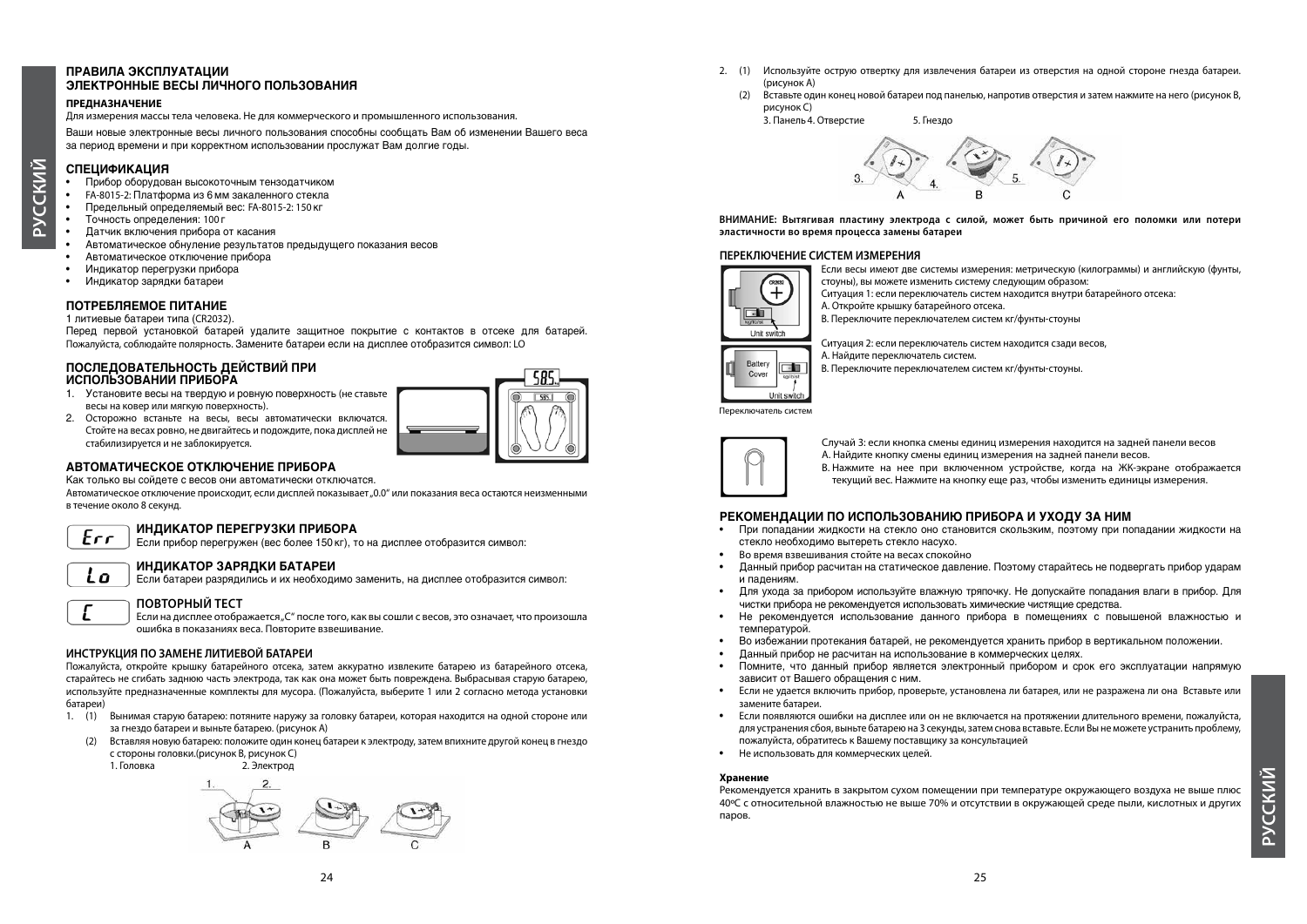#### **Транспортировка**

К данному прибору специальные правила перевозки не применяются. При перевозке прибора используйте оригинальную заводскую упаковку. При перевозке следует избегать падений, ударов и иных механических воздействий на прибор, а также прямого воздействия атмосферных осадков и агрессивных сред.

Производитель сохраняет за собой право изменять дизайн и технические характеристики устройства без предварительного уведомления.

#### **Срок службы прибора – 3 года**

**РУССКИЙ**

Данное изделие соответствует всем требуемым европейским и российским стандартам безопасности и гигиены.

#### **Изготовитель:**

Компания Тиметрон Австрия (Timetron GesmbH)

**Адрес:**  Раймундгассе 1/8, 1020, Вена, Австрия (Raimundgasse 1/8, 1020 Vienna, Austria)

Сделано в Китае

Дата производства указана на упаковке

#### **Импортер:**

ООО «Грантэл»

143912, Московская область, г. Балашиха, Западная коммунальная зона, ул. Шоссе Энтузиастов, вл.1а, тел. +7 (495) 297 50 20

В случае неисправности изделия необходимо обратиться в ближайший авторизованный сервисный центр. За информацией о ближайшем сервисном центре обращайтесь к продавцу.

#### **Экологическая утилизация**

Вы можете помочь защитить окружающую среду! Помните о соблюдении местных правил: Отправьте неработающее электрооборудование в соответствующие центры утилизации.

#### **ΟΔΗΓΙΕΣ ΧΡΗΣΕΩΣ**

#### **ΗΛΕΚΤΡΟΝΙΚΗ ΖΥΓΑΡΙΑ ΜΠΑΝΙΟΥ**

Η νέα σας ζυγαριά έχει σχεδιαστεί για να δείχνει με ακρίβεια την αύξηση ή την απώλεια βάρους εντός μιας χρονικής περιόδου και αναμένεται να σας παρέχει πολλά χρόνια χρήσης υπό κανονική χρήση.

#### **ΠΡΟΔΙΑΓΡΑΦΕΣ**

- υψηλής ακρίβειας αισθητήρας "Strain-Gauge"
- FA-8015-2: Πλατφόρμα από γυαλί ασφαλείας πάχους 6 mm
- Ικανότητα: FA-8015-2: 150 kg
- Υποδιαιρέσεις: 100 g
- Πατήστε για έναρξη
- Αυτόματος μηδενισμός
- Αυτόματη απενεργοποίηση
- Ένδειξη υπερφόρτωσης
- Ένδειξη χαμηλής στάθμης μπαταρίας

#### **ΤΡΟΦΟΔΟΣΙΑ**

1 μπαταρία λιθίου (CR2032) - περιλαμβάνεται. Αφαιρέστε τη μεμβράνη μόνωσης από τις επαφές της μπαταρίας πριν τη χρήση. Προσέχετε την πολικότητα. Αντικαθιστάτε τις μπαταρίες όταν εμφανίζεται η ένδειξη "LO".

#### **ΛΕΙΤΟΥΡΓΙΑ**

1. Τοποθετήστε την ζυγαριά σε μια σκληρή, επίπεδη επιφάνεια (αποφεύγετε χαλιά ή μαλακές επιφάνειες). 2. Ανεβείτε απαλά στη ζυγαριά. Η ζυγαριά θα ενεργοποιηθεί

και περιμένετε μέχρι το βάρος που εμφανίζεται στην οθόνη να είναι



#### **ΑΥΤΟΜΑΤΗ ΑΠΕΝΕΡΓΟΠΟΙΗΣΗ**

σταθερό και κλειδωμένο.

Όταν κατεβείτε από τη ζυγαριά, αυτή θα απενεργοποιηθεί αυτόματα.

Η αυτόματη απενεργοποίηση λαμβάνει χώρα όταν η ένδειξη εμφανίζει "0.0" ή εμφανίζει την ίδια ένδειξη βάρους για περίπου 8 δευτερόλεπτα.

## $Err$

**ΕΝΔΕΙΞΗ ΥΠΕΡΦΟΡΤΩΣΗΣ** Εάν η ζυγαριά υπερφορτωθεί (πάνω από 150 kg), στην οθόνη εμφανίζονται τα εξής:



#### **ΕΝΔΕΙΞΗ ΧΑΜΗΛΗΣ ΣΤΑΘΜΗΣ ΜΠΑΤΑΡΙΑΣ**

Όταν οι μπαταρίες χρειάζονται αντικατάσταση, στην οθόνη εμφανίζονται τα εξής:



#### **ΕΠΑΝΕΛΕΓΧΟΣ**

Η ένδειξη "C" όταν κατεβαίνετε από τη ζυγαριά σημαίνει εσφαλμένη μέτρηση βάρους. Ζυγιστείτε ξανά.

#### **ΟΔΗΓΙΕΣ ΑΝΤΙΚΑΤΑΣΤΑΣΗΣ ΜΠΑΤΑΡΙΑΣ ΛΙΘΙΟΥ**

Ανοίξτε το κάλυμμα της θήκης μπαταρίας και αφαιρέστε προσεκτικά τη μπαταρία. Μην κάμπτετε το ηλεκτρόδιο προς τα πίσω, καθώς μπορεί να σπάσει. Απορρίψτε ορθά την παλιά μπαταρία.

(Επιλέξτε 1 ή 2 ανάλογα με τον τρόπο εγκατάστασης της μπαταρίας)

- 1. (1) Για να αφαιρέσετε την παλιά μπαταρία: τραβήξτε προς τα έξω το κουμπί που βρίσκεται στην πλευρά ή την υποδοχή της μπαταρίας και αφαιρέστε τη μπαταρία. (εικόνα A)
- (2) Για να τοποθετήσετε νέα μπαταρία: τοποθετήστε το ένα άκρο της νέας μπαταρίας κάτω από το ηλεκτρόδιο και, στη συνέχεια, πιέστε προς τα κάτω το άλλο άκρο μέσα στην υποδοχή από την πλευρά του κουμπιού. (εικόνα B, εικόνα C) 1. κουμπί 2. ηλεκτρόδιο

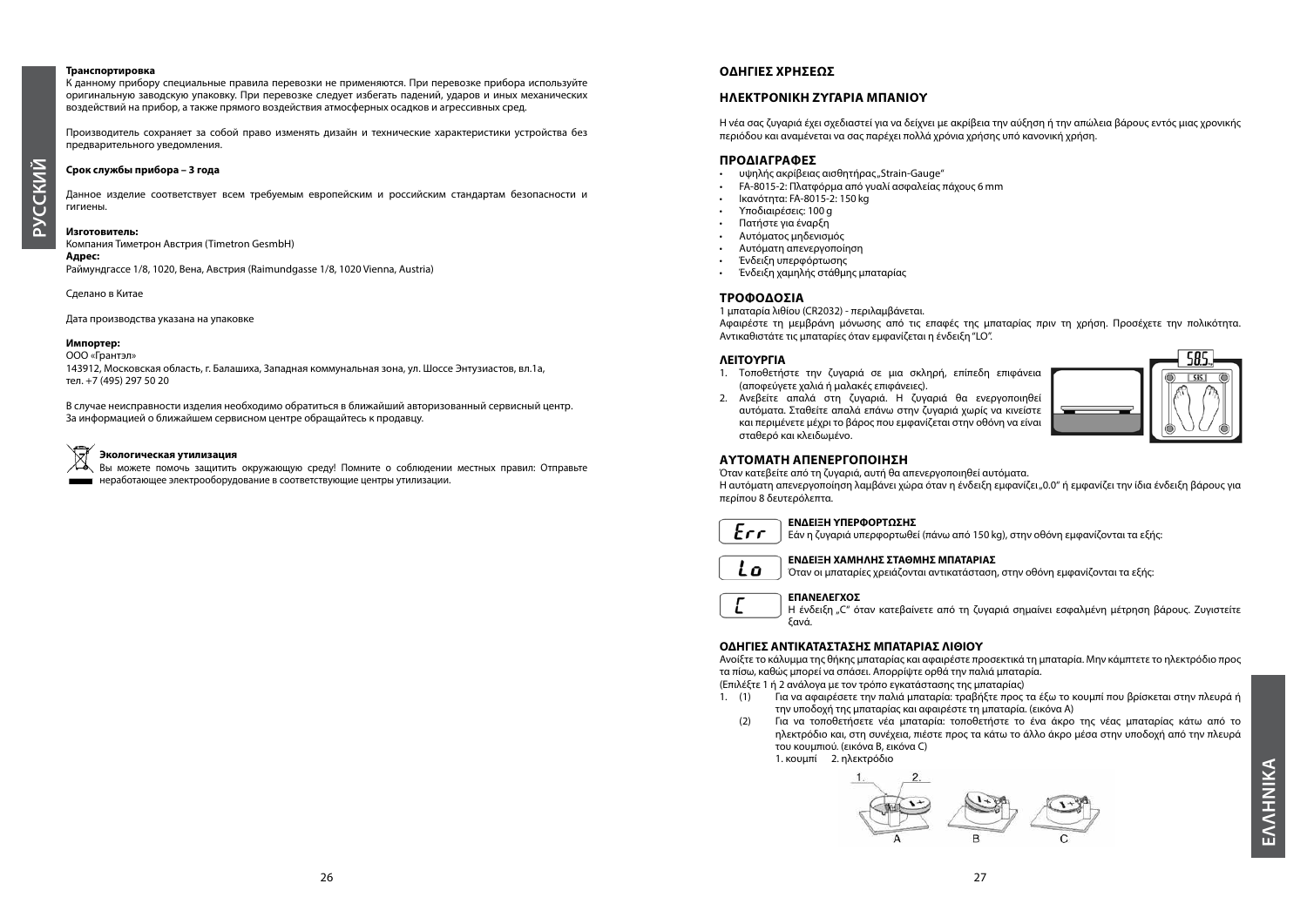- EMNHNIKA **ΕΛΛΗΝΙΚΑ**
- πιέστε την προς τα κάτω. (εικόνα B εικόνα C) 3. Πλαίσιο 4. Οπή

**ΠΡΟΣΟΧΗ: Το εντατικό τράβηγμα του ηλεκτροδίου μπορεί να προκαλέσει τη θραύση του ή την απώλεια της ελαστικότητάς του κατά τη διαδικασία αντικατάστασης της μπαταρίας.**

2. (1) Χρησιμοποιήστε ένα αιχμηρό αντικείμενο για να αφαιρέσετε τη μπαταρία από οπή στο πλάι της

(2) Εισάγετε την άκρη της νέας μπαταρίας κάτω από το πλαίσιο απέναντι από την οπή και, στη συνέχεια,

#### **ΜΕΤΑΤΡΟΠΗ ΜΟΝΑΔΑΣ ΒΑΡΟΥΣ**

υποδοχής της μπαταρίας. (εικόνα A)



Εάν η ζυγαριά διαθέτει μετρικό (κιλά) και αυτοκρατορικό (λίβρες, stones) σύστημα μέτρησης, μπορείτε να μετατρέψετε τη μονάδα βάρους ως εξής:

Περίπτωση 1: Εάν ο διακόπτης της μονάδας βρίσκεται μέσα στη θήκη της μπαταρίας,

A. Ανοίξτε το κάλυμμα της θήκης μπαταρίας στο πίσω μέρος της ζυγαριάς.

B. Τραβήξτε προς τα πάνω και προς τα κάτω τον διακόπτη της μονάδας για να επιλέξετε μονάδα μέτρησης μεταξύ των επιλογών kg-lb-st.

Περίπτωση 2: Εάν ο διακόπτης της μονάδας βρίσκεται στο πίσω μέρος της ζυγαριάς,

A. Βρείτε τον διακόπτη μονάδων στο πίσω μέρος της ζυγαριάς.

B. Τραβήξτε προς τα πάνω και προς τα κάτω τον διακόπτη της μονάδας για να επιλέξετε μονάδα μέτρησης μεταξύ των επιλογών kg-lb-st.

Rattery

Cover

T.

Hoit ewitch

Περίπτωση 3: Εάν ο διακόπτης της μονάδας βρίσκεται στο πίσω μέρος της ζυγαριάς, A. Βρείτε τον διακόπτη μονάδων στο πίσω μέρος της ζυγαριάς.

B. Πατήστε το κουμπί μετατροπής μονάδων ενώ η ζυγαριά είναι ενεργοποιημένη. Στην οθόνη LCD εμφανίζεται η τρέχουσα μονάδα βάρους. Πατήστε ξανά το κουμπί για να μετατρέψετε τη μονάδα βάρους.

#### **ΣΥΜΒΟΥΛΕΣ ΧΡΗΣΗΣ ΚΑΙ ΦΡΟΝΤΙΔΑΣ**

- Το γυαλί είναι ολισθηρό όταν είναι βρεγμένο. Διατηρείτε το στεγνό!
- Μένετε ακίνητοι κατά τη διάρκεια της ζύγισης.
- Αυτό το προϊόν μπορεί να χρησιμοποιηθεί μόνο με στατική πίεση. Αποφύγετε τη θραύση του γυαλιού λόγω κρούσης, κραδασμού ή πτώσης.
- Καθαρίζετε τη ζυγαριά σας με ένα υγρό πανί, αλλά αποφεύγετε την είσοδο νερού μέσα στην ζυγαριά. Μη χρησιμοποιείτε χημικά καθαριστικά. Το σημείο συγκόλλησης του γυαλιού στο μέταλλο δεν πρέπει να εκτίθεται σε νερό.
- Διατηρείτε τη ζυγαριά σας σε δροσερό μέρος με ξηρό αέρα και αποφεύγετε υγρά ή ζεστά μέρη.
- Διατηρείτε τη ζυγαριά σας σε οριζόντια θέση και αποφεύγετε να την τοποθετείτε στο πλάι.
- Αυτή η ζυγαριά μπορεί να χρησιμοποιηθεί μόνο για τη ζύγιση του ανθρώπινου σώματος. Μην τη χρησιμοποιείτε για εμπορικούς σκοπούς.
- Χρησιμοποιείτε τη ζυγαριά σας με προσοχή είναι ένα όργανο ακριβείας. Μην τη ρίχνετε κάτω και μην πηδάτε επάνω της.
- Εάν δε μπορείτε να ενεργοποιήσετε τη μπαταρία, ελέγξτε εάν έχει εγκατασταθεί η μπαταρία ή αν η ισχύς της μπαταρίας είναι πολύ χαμηλή. Τοποθετήστε νέες μπαταρίες.
- Εάν υπάρχει κάποιο σφάλμα στην οθόνη ή αν δεν μπορείτε να απενεργοποιήσετε τη μπαταρία για μεγάλο χρονικό διάστημα, αφαιρέστε τη μπαταρία για περίπου 3 δευτερόλεπτα και, στη συνέχεια, τοποθετήστε την ξανά για να αναιρέσετε το σφάλμα. Εάν δεν μπορείτε να επιλύσετε το πρόβλημα, επικοινωνήστε με τον αντιπρόσωπό σας.
- Μην τη χρησιμοποιείτε για εμπορικούς σκοπούς.

#### **Φιλική προς το περιβάλλον διάθεση**

Μπορείτε να βοηθήσετε στην προστασία του περιβάλλοντος! Μην ξεχνάτε να τηρείτε τους τοπικούς κανονισμούς: παραδώστε τον μη λειτουργικό ηλεκτρικό εξοπλισμό σε ένα κατάλληλο κέντρο διάθεσης.

#### **NÁVOD K OBSLUZE**

#### **ELEKTRONICKÁ OSOBNÍ VÁHA**

Nová osobní váha je navržena tak, aby přesně ukazovala váš přírůstek nebo úbytek hmotnosti za určité období a bude mít za normálních podmínek použití dlouhou životnost.

#### **TECHNICKÉ ÚDAJE**

- Velmi přesný tenzometr
- FA-8015-2: 6 mm bezpečnostní temperovaná skleněná plošina
- Objem: FA-8015-2: 150 kg
- Členění: 100 g
- Poklepejte na zahájení měření
- Automatické resetování na nulu
- Automatické vypnutí
- Indikátor přetížení
- Indikátor slabé baterie

#### **NAPÁJENÍ**

1 ks lithiové baterie v balení (CR2032).

Před použitím odstraňte z kontaktů baterie izolační fólii. Dávejte pozor na polaritu. Zobrazí-li se na váze nápis "LO", vyměňte baterii.

#### **PROVOZ**

 $Ecr$ 

Lo

 $\mathcal{L}$ 

1. Položte váhu na tvrdý a rovný povrch (nedávejte ji na koberec ani měkký povrch). 2. Opatrně si stoupněte na váhu a poté se váha automaticky zapne.



Postavte se rovnoměrně na váhu, stůjte klidně a vyčkejte, až bude číslo hmotnosti zobrazené na displeji stabilní a zablokované.

#### **AUTOMATICKÉ VYPNUTÍ**

Po sestoupení z váhy se váha automaticky vypne.

K automatickému vypnutí dojde, zobrazí-li se na displeji "0,0" nebo zobrazí-li se stejná hodnota hmotnosti po dobu přibližně 8 sekund.

#### **INDIKÁTOR PŘETÍŽENÍ**

Je-li váha přetížená (nad 150 kg), na obrazovce se objeví následující nápis:

#### **INDIKÁTOR SLABÉ BATERIE**

Je-li potřeba vyměnit baterii, na obrazovce se objeví následující nápis:

#### **OPĚTOVNÉ MĚŘENÍ**

Po sestoupení z váhy se zobrazí "C", což znamená, že tento údaj o hmotnosti je chybný. Změřte svou hmotnost znovu.

#### **POKYNY K VÝMĚNĚ LITHIOVÉ BATERIE**

Otevřete kryt baterie a opatrně vyjměte baterii z přihrádky na baterie. Během tohoto postupu neohýbejte elektrodu; jinak by se mohla poškodit. Zlikvidujte starou baterii do vhodného odpadového kontejneru.

(Vyberte 1 nebo 2 podle způsobu instalace baterie)

- 1. (1) Vyjmutí staré baterie: Opatrně vytáhněte knoflík na straně nebo slotu pro baterii a poté vyjměte baterii. (Obrázek A)
	- (2) Chcete-li vyměnit baterii za novou: Vložte jednu hranu nové baterie pod elektrodu a poté druhou hranu do slotu ze strany knoflíku. (Obrázek B, Obrázek C) 1. Regulátor

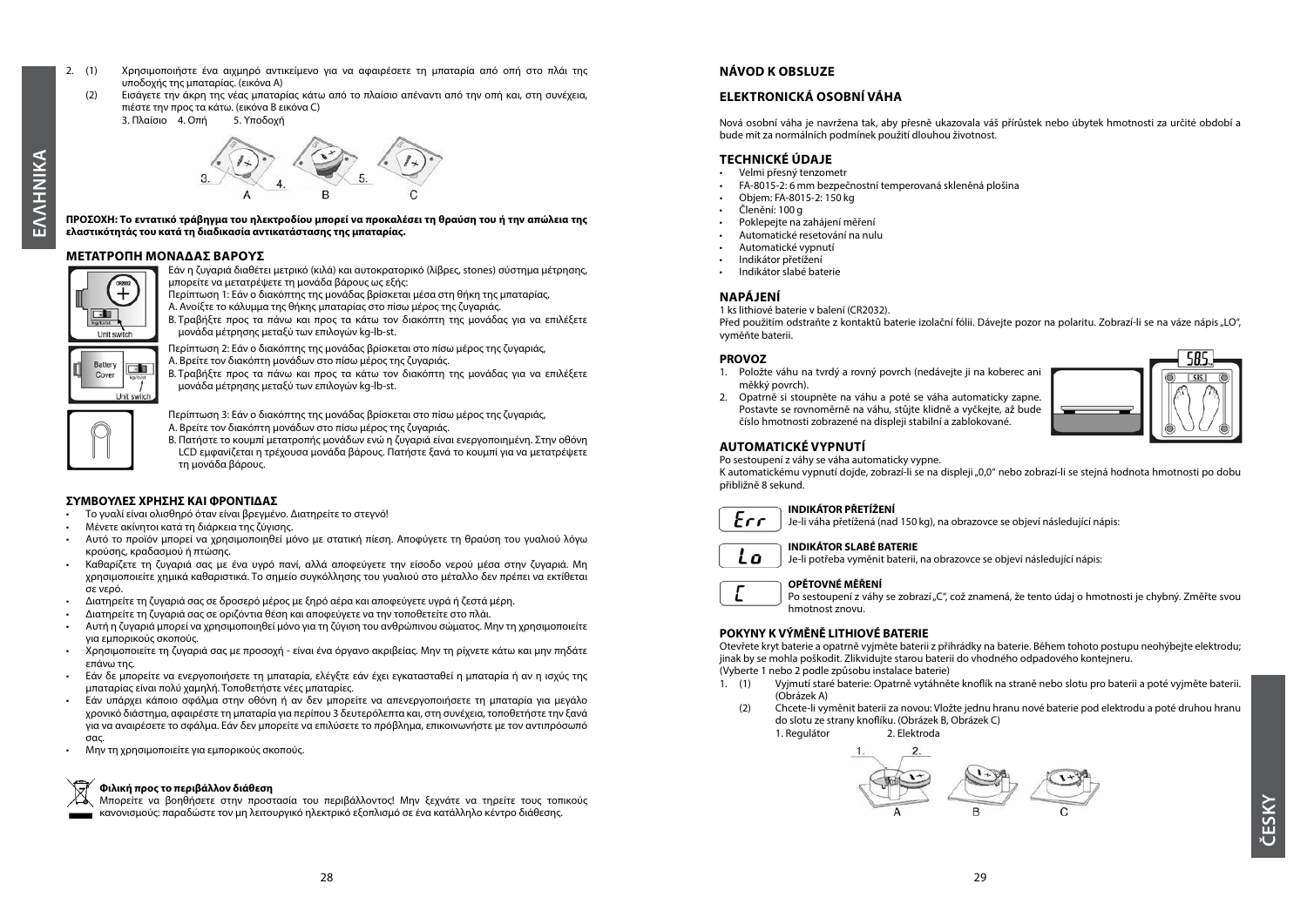- 
- 2. (1) Pomocí ostrého šroubováku vypáčte baterii z otvoru na straně slotu pro baterii. (Obrázek A)
	- Vložte hranu nové baterie pod panel naproti otvoru a potom ji zatlačte dolů. (Obrázek B, Obrázek C)<br>3. Panel 4. Otvor 5. Slot 4. Otvor 5. Slot



#### **PŘEVOD JEDNOTKY HMOTNOSTI**

oras<br>+ ा Unit switch

**baterie.**

Používá-li váha metrický měřicí systém (kilogramy) a imperiální měřicí systém (libry, kameny),

můžete převést jednotku hmotnosti následujícím způsobem:

**VÝSTRAHA: Silné tažení elektrodové fólie může způsobit její poškození nebo ztrátu pružnosti při výměně** 

Podmínka 1: je-li přepínač jednotek uvnitř krytu baterie,

A. Otevřete kryt baterie v zadní části váhy.

B. Přepnutím přepínače jednotek nahoru a dolů převeďte jednotku váhy na kg-lb-st.

Podmínka 2: je-li přepínač jednotek na zadní straně váhy, Battery ना Cover

A. Najděte přepínač jednotek na zadní straně váhy.

B. Přepnutím přepínače jednotek nahoru a dolů převeďte jednotku váhy na kg-lb-st.

Přepínač jednotek

Unit switch



Podmínka 3: je-li přepínač jednotek na zadní straně váhy,

A. Najděte přepínač jednotek na zadní straně váhy.

B. Když je váha zapnutá, stiskněte tlačítko převodu jednotek a na LCD se zobrazí aktuální jednotka hmotnosti. Opětovným stisknutím tlačítka převeďte jednotku hmotnosti.

#### **RADY OHLEDNĚ POUŽÍVÁNÍ A PÉČE**

- Bude-li sklo mokré, bude kluzké. Udržujte ji suchou!
- Během vážení buďte v klidu.
- Tento produkt lze používat pouze při statickém tlaku. Zabraňte rozbití skla úderem, nárazem nebo pádem.
- Očistěte váhu vlhkým hadříkem, ale zabraňte vniknutí vody do váhy. Nepoužívejte chemické čisticí prostředky. Lepicí část skla ke kovu by neměla být namočena vodou.
- Mějte váhu na chladném místě se suchým vzduchem místo na vlhkých nebo horkých místech.
- Mějte váhu ve vodorovné poloze místo toho, aby stála na boku.
- Tuto váhu lze použít pouze k vážení lidí. Nepoužívejte pro komerční účely.
- S váhou zacházejte opatrně jedná se o velmi přesný přístroj. Nenechte jej spadnout ani na něj neskákejte.
- Nezapne-li se váha, zkontrolujte, zda je vložena baterie nebo zda není baterie téměř vybitá. V případě potřeby vložte nebo vyměňte baterie za nové.
- Vyskytne-li se na displeji chyba nebo nelze-li váhu na delší dobu vypnout, vyjměte asi na 3 sekundy baterii a poté ji znovu vložte, abyste odstranili softwarovou chybu. Přetrvává-li problém, obraťte se na svého prodejce.
- Nepoužívejte pro komerční účely.

#### **Likvidace šetrná k životnímu prostředí**

Můžete přispět k ochraně životního prostředí! Respektujte místní předpisy: nefungující elektrická zařízení odevzdejte do příslušného střediska likvidace odpadu.

#### **NÁVOD NA POUŽÍVANIE**

#### **ELEKTRONICKÁ OSOBNÁ VÁHA**

Nová osobná váha ponúka presné meranie zvýšenia alebo zníženia hmotnosti za určitú dobu a pri bežných podmienkach používania má dlhú životnosť.

#### **ŠPECIFIKÁCIE**

- Snímač "tenzometra" s vysokou presnosťou
- FA-8015-2: Plocha z 6 mm bezpečnostného temperovaného skla
- Kapacita: FA-8015-2: 150 kg
- Delenie mernej stupnice: 100 g
- Spustite ťuknutím
- Automatické vynulovanie
- Automatické vypnutie
- Ukazovateľ preťaženia
- Ukazovateľ slabej batérie

#### **NAPÁJANIE**

Súčasťou balenia je 1 lítiová batéria (CR2032).

Pred použitím odstráňte z kontaktov batérie izolačný pásik. Dodržte správnu polaritu. Ak sa na váhe zobrazí nápis "LO", vymeňte batérie.

#### **PREVÁDZKA**

1. Umiestnite váhu na pevný a rovný povrch (nepokladajte ju na mäkké povrchy ani koberce).





#### **AUTOMATICKÉ VYPNUTIE**

Keď z váhy zostúpite, automaticky sa vypne.

Automatické vypnutie nasleduje potom, ako sa na displeji zobrazí údaj "0.0" alebo sa na ňom zobrazí rovnaký údaj s hmotnosťou asi na 8 sekúnd.



#### **UKAZOVATEĽ PREŤAŽENIA**

Ak je váha preťažená (viac ako 150 kg), na obrazovke sa zobrazí nasledujúci nápis:



E

#### **UKAZOVATEĽ SLABEJ BATÉRIE**

Ak je potrebné vymeniť batérie, na obrazovke sa zobrazí nasledujúci nápis:

#### **OPAKOVANÝ TEST**

Ak zostúpite z váhy a zobrazí sa nápis "C", znamená to, že tento údaj o hmotnosti je chybný. Zopakujte meranie.

#### **POKYNY NA VÝMENU LÍTIOVEJ BATÉRIE**

Otvorte kryt batérie, a potom opatrne vyberte batériu z priehradky. Pri vyberaní neohýbajte elektródu, pretože by sa mohla poškodiť. Starú batériu zneškodnite v príslušnej nádobe na odpad.

(Vyberte si možnosť 1 alebo 2 podľa spôsobu inštalácie batérie)

- 1. (1) Vybratie starej batérie: opatrne stlačte smerom von gombík, ktorý je na boku priehradky na batériu, a potom vyberte batériu. (Obrázok A)
- (2) Vloženie novej batérie: vložte hranu novej batérie smerom nadol pod elektródu, a potom zatlačte druhú hranu dovnútra priehradky na strane gombíka. (Obrázok B, obrázok C) 2. Elektróda

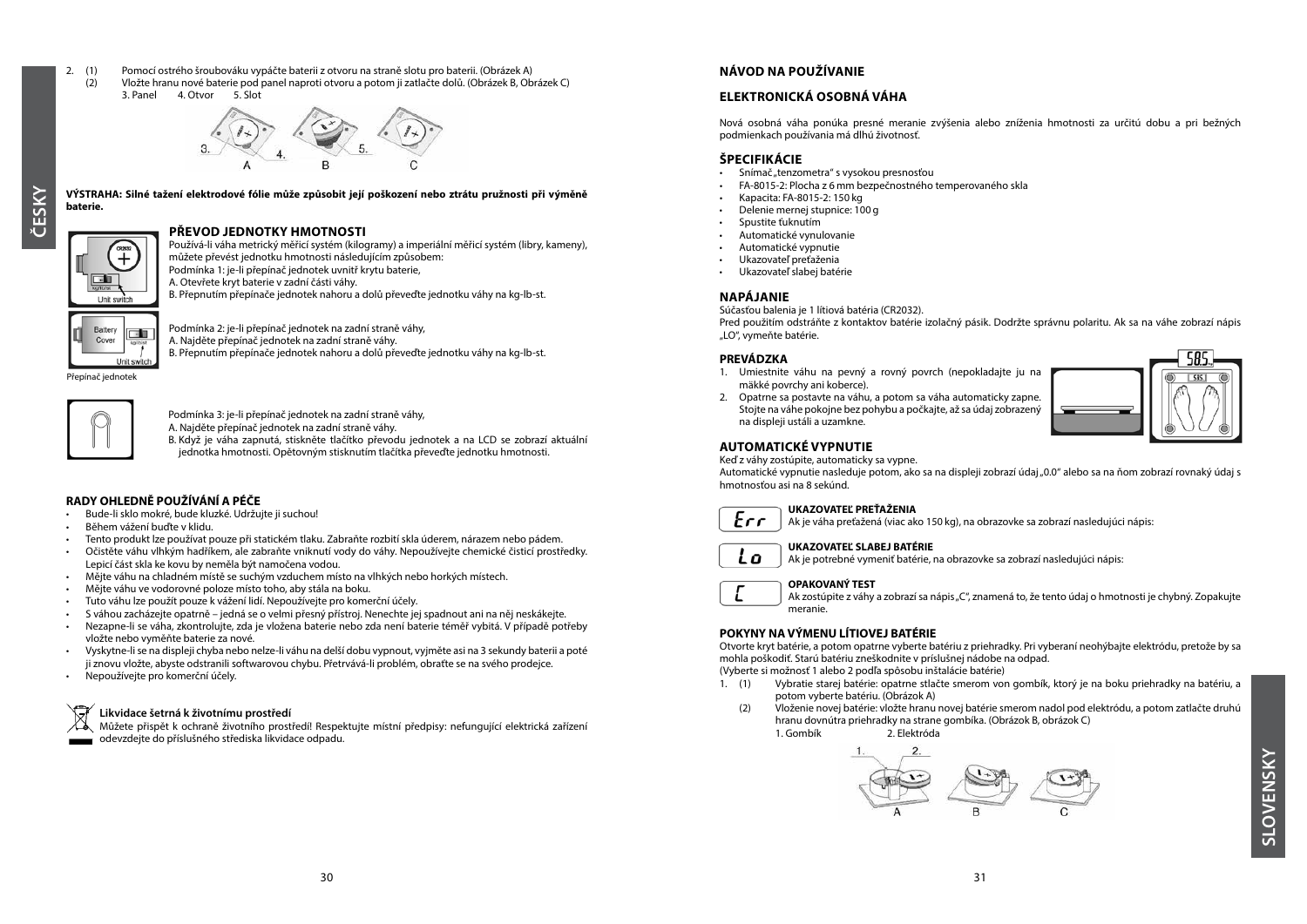- 2. (1) Pomocou ostrého predmetu vysuňte batériu z otvoru priehradky na batériu. (Obrázok A)<br>(2) Vložte branu novej batérie pod panel na opačnej strane otvoru, a potom ju zatlačte s
	- (2) Vložte hranu novej batérie pod panel na opačnej strane otvoru, a potom ju zatlačte smerom nadol.

#### (Obrázok B, obrázok C) 5. Priehradka



#### **VÝSTRAHA: Ak silno potiahnete pliešok elektródy pri výmene batérie, môže sa zlomiť alebo stratiť ohybnosť.**

#### **PREMENA JEDNOTIEK HMOTNOSTI**



**SLOVENSKY**

SLOVENSKY

Ak váha používa obidva meracie systémy, a to metrický (kilogramy) a imperiálny (libry, kamene), jednotky hmotnosti môžete premeniť takto: Prípad 1: ak sa prepínač jednotiek nachádza vo vnútri priehradky na batériu,

- A. Otvorte kryt priehradky na batériu v zadnej časti váhy.
- B. Potiahnutím nahor a nadol môžete prepínať jednotky váhy medzi hodnotami kg, lb a st.



#### Prípad 2: ak sa prepínač hmotnosti nachádza v zadnej časti váhy,

A. Nájdite prepínač hmotnosti v zadnej časti váhy.

B. Potiahnutím nahor a nadol môžete prepínať jednotky váhy medzi hodnotami kg, lb a st.

Prepínač jednotiek



Prípad 3: ak sa prepínač hmotnosti nachádza v zadnej časti váhy,

A. Nájdite prepínač hmotnosti v zadnej časti váhy. B. Keď je váha zapnutá, stlačte tlačidlo premeny jednotiek a na displeji LCD sa zobrazí aktuálna jednotka hmotnosti. Ďalším stlačením tlačidla zmeníte jednotku hmotnosti.

#### **RADY O POUŽÍVANÍ A STAROSTLIVOSTI**

- Ak je sklenený povrch vlhký, môže byť klzký. Udržujte ju suchú!<br>• Počas váženia stojte pokojne
- Počas váženia stojte pokojne.
- Tento produkt možno používať len pri statickom tlaku. Nerozbite sklenený materiál úderom, nárazom ani pádom.
- Vyčistite váhu pomocou vlhkej handričky, zabráňte však, aby sa dovnútra váhy dostala voda. Nepoužívajte chemické čistiace prostriedky. Zabráňte prieniku vody do miesta pripojenia sklenenej časti ku kovu.
- Váhu odložte na chladné miesto so suchým vzduchom, a nie do vlhkých alebo horúcich priestorov. • Váhu nechajte vždy v horizontálnej polohe, a nie vo zvislej polohe.
- Váha slúži len na meranie hmotnosti ľudí. Nepoužívajte na komerčné účely.
- S váhou zaobchádzajte opatrne je to prístroj s vysokou presnosťou. Chráňte ju pred pádom a neskáčte na ňu.
- Ak sa nepodarí váhu zapnúť, skontrolujte, či má nainštalovanú batériu alebo či batéria nie je vybitá. V prípade potreby vložte alebo vymeňte novú batériu.
- Ak sa na displeji zobrazí chyba alebo váhu nie je možné dlhší čas vypnúť, vyberte zo zariadenia batériu asi na 3 sekundy, a potom ju znova vložte, čím odstránite dočasnú chybu. Ak problém pretrváva, konzultujte problém s predajcom.
- Nepoužívajte na komerčné účely.

#### **Zneškodnenie šetrné voči životnému prostrediu**

Môžete pomôcť chrániť životné prostredie! Dodržiavajte príslušné miestne predpisy: nefungujúce elektrické zariadenia odovzdajte na príslušné zberné miesto.

#### **دليل التعليمات**

#### **الشخص ي ي ز إ ان اللك� ت و� ن**

**الميزان الإلكتروني الشخصي**<br>صُمم الميزان الشخصي الجديد الخاص بك لقياس الزيادة أو النقصان في وزنك بدقة على مدار فترة من الزمن ويستمر في الخدمة بشكل متميز في ظروف ف ف ف ي االستخدام العادية.

#### **المواصفات**

- ي مستشعر قوة الشد عال الدقة
- ًا بسمك 6 مم -8015-2FA: قاعدة من الزجاج المعالج حراري
	- السعة: 150 -8015-2:FA كجم
		- التقسيم: 100 جم
	- المس لبدء التشغيل
		- ًا • إعادة الضبط تلقائي
	- ي ئ إيقاف تشغيل تلقائي
	- مؤش زيادة الحمل
	- ش مؤ� انخفاض طاقة البطارية

#### **مصدر الطاقة**

بطارية ليثيوم مضمنة (CR2032)

.<br>يرجى إزالة شريط العزل من على ملامسات البطارية قبل الاستخدام. يرجى ملاحظة اتجاه الأقطاب. استبدل البطاريات عندما تظهر رسالة "10" على شاشة الميزان.

#### **التشغيل**





عندما تنزل من على الميزان، سيتمر إيقاف تشغيله تلقائيًّا. يتم إيقاف التشغيل التلقائي إذا عرضت الشاشة "0.0″ أو تمر عرض نفس قيمة الوزن لمدة 8 ثوان تقريبًا. ئ



عند زيادة الحمل على الميزان (أكثر من 150 كجمر) ستظهر الرسالة التالية على الشاشة:



#### **ش مؤ� انخفاض طاقة البطارية**

لأمر استبدال البطارية، ستظهر الرسالة التالية عىل الشاشة: عندما يتطلب ا



عرض رسالة "C" عند النزول من على الميزان يعني أن قراءة الوزن هذه كانت غير صحيحة. يرجى إعادة عملية الوزن.

#### **تعليمات استبدال بطارية الليثيوم**

.<br>يرجى فتح غطاء حجيرة البطارية، ثمر أخرج البطارية برفق ولا تثن الأقطاب الكهربية للخلف أثناء إزالة البطارية حيث قد يتسبب ذلك في كسرها. تخلص من ف البطارية القديمة في المكان المخصص لذلك.<br>-ف

ً )يرجى تحديد 1 أو 2 وفقا لطريقة تركيب البطارية(

- .1 )1( إ لخراج البطارية القديمة: اسحب المقبض الموجود عىل جانب البطارية للخارج أو فتحة البطارية برفق وأخرجها. )الصورة أ(
- لأسفل داخل الفتحة من جانب آخر لأسفل قطب التوصيل ثم اضغط علة الطرف ال )2( ل� ت كيب البطارية الجديدة: ضع حافة البطارية الجديدة المقبض. )الصورة ب، الصورة ج(